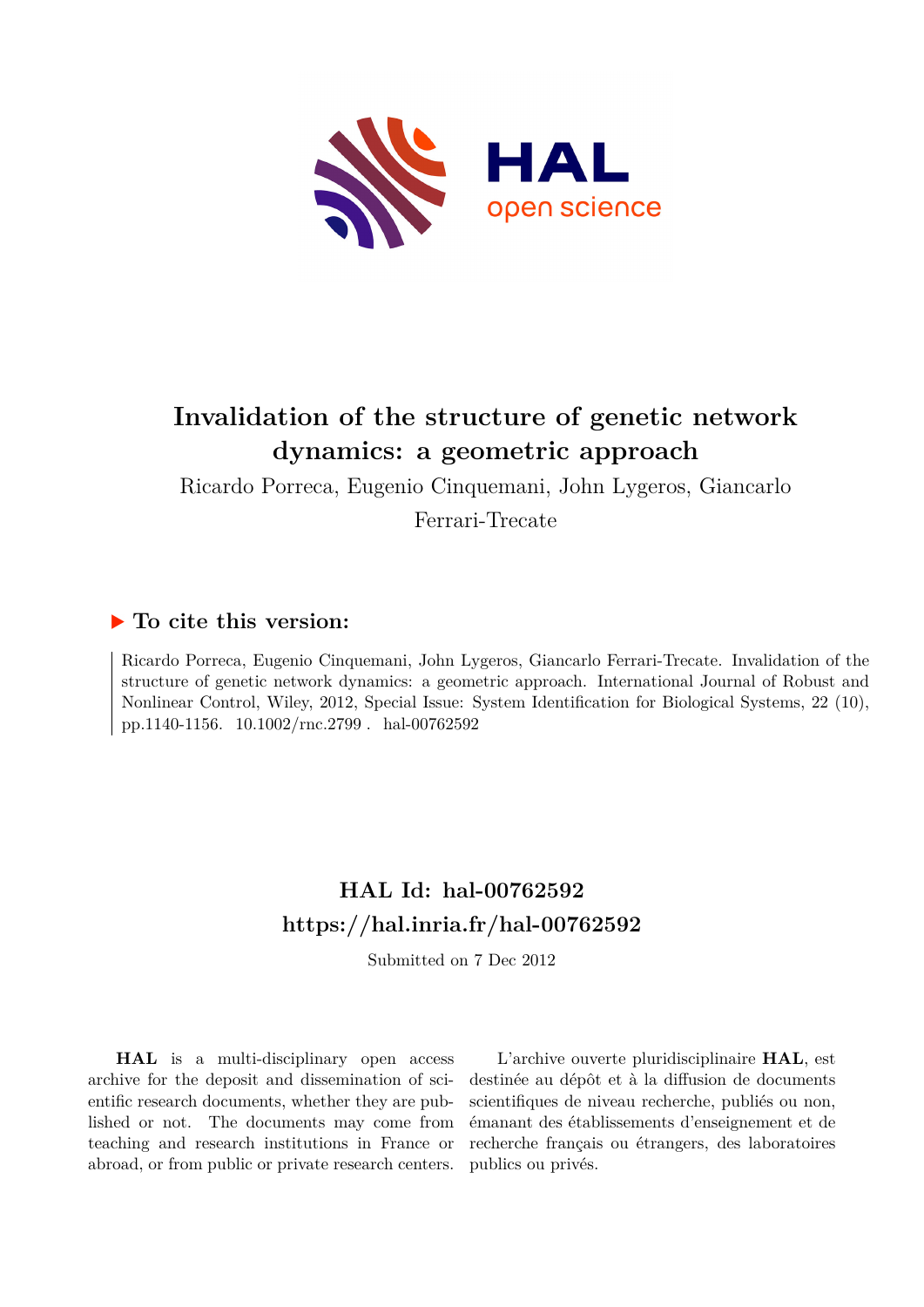## Invalidation of the structure of genetic network dynamics: A geometric approach

### Riccardo Porreca<sup>1</sup>\*, Eugenio Cinquemani<sup>2</sup>, John Lygeros<sup>1</sup> and Giancarlo Ferrari-Trecate<sup>3</sup>

<sup>1</sup> Institut für Automatik, ETH Zürich, Physikstrasse 3, 8092 Zürich, Switzerland 2 *INRIA Grenoble-Rhone-Alpes, 655 avenue de l'Europe, Montbonnot, 38334 Saint Ismier cedex, France ˆ* <sup>3</sup>*Dipartimento di Informatica e Sistemistica, Universita di Pavia, via Ferrata 1, 27100 Pavia, Italy `*

#### SUMMARY

This work concerns the identification of the structure of a genetic network model from measurements of gene product concentrations and synthesis rates. In earlier work, we developed a data preprocessing algorithm that is able to reject many hypotheses on the network structure by testing certain monotonicity properties for a wide family of network models. Here we develop a geometric interpretation of the method. Then, for a relevant subclass of genetic network models, we extend our approach to the combined testing of monotonicity and convexity-like properties associated with the network structures. The theoretical aspects and practical performance of the enhanced methods are illustrated by way of numerical results. Copyright  $\odot$  0000 John Wiley & Sons, Ltd.

Received . . .

KEY WORDS: systems biology; identification; quasiconvexity; unate functions; sigmoidal activation functions.

#### 1. INTRODUCTION

Genetic networks govern the behavior of living cells in response to changes in the environment, and determine growth, replication, and death of cells. They are composed of genes, i.e. pieces of the DNA strand encoding a specific protein. Proteins are synthesized in several copies upon gene expression and participate in the regulation of the expression of other genes, thus giving rise to a complex network of biochemical interactions.

Modern technologies for the time-course measurement of gene expression, such as gene reporter systems, allow one to step from pure topological modelling of gene networks to the modelling of the interaction dynamics. However, this requires setting up a dynamical model of the network whose structure and parameters are typically unknown or uncertain. Data-based identification of an accurate model is challenging due to the size of the family of possible model alternatives. Yet, a priori biological knowledge may be exploited so as to ameliorate the complexity of the problem.

In [1], we developed an identification strategy for genetic network dynamics with a unate structure. These are ODE models built upon a family of Boolean network models which reportedly capture most of the experimentally observable gene regulation interactions [2]. In [1], we showed that unate models possess monotonicity properties that can be tested inexpensively on experimental data, so as to discard entire sets of model hypotheses and focus the search on model structures

Copyright  $\odot$  0000 John Wiley & Sons, Ltd.

*Prepared using rncauth.cls [Version: 2010/03/27 v2.00]*

<sup>\*</sup>Correspondence to: Institut für Automatik, ETH Zürich, Physikstrasse 3, 8092 Zürich, Switzerland. E-mail: riccardo.porreca@control.ee.ethz.ch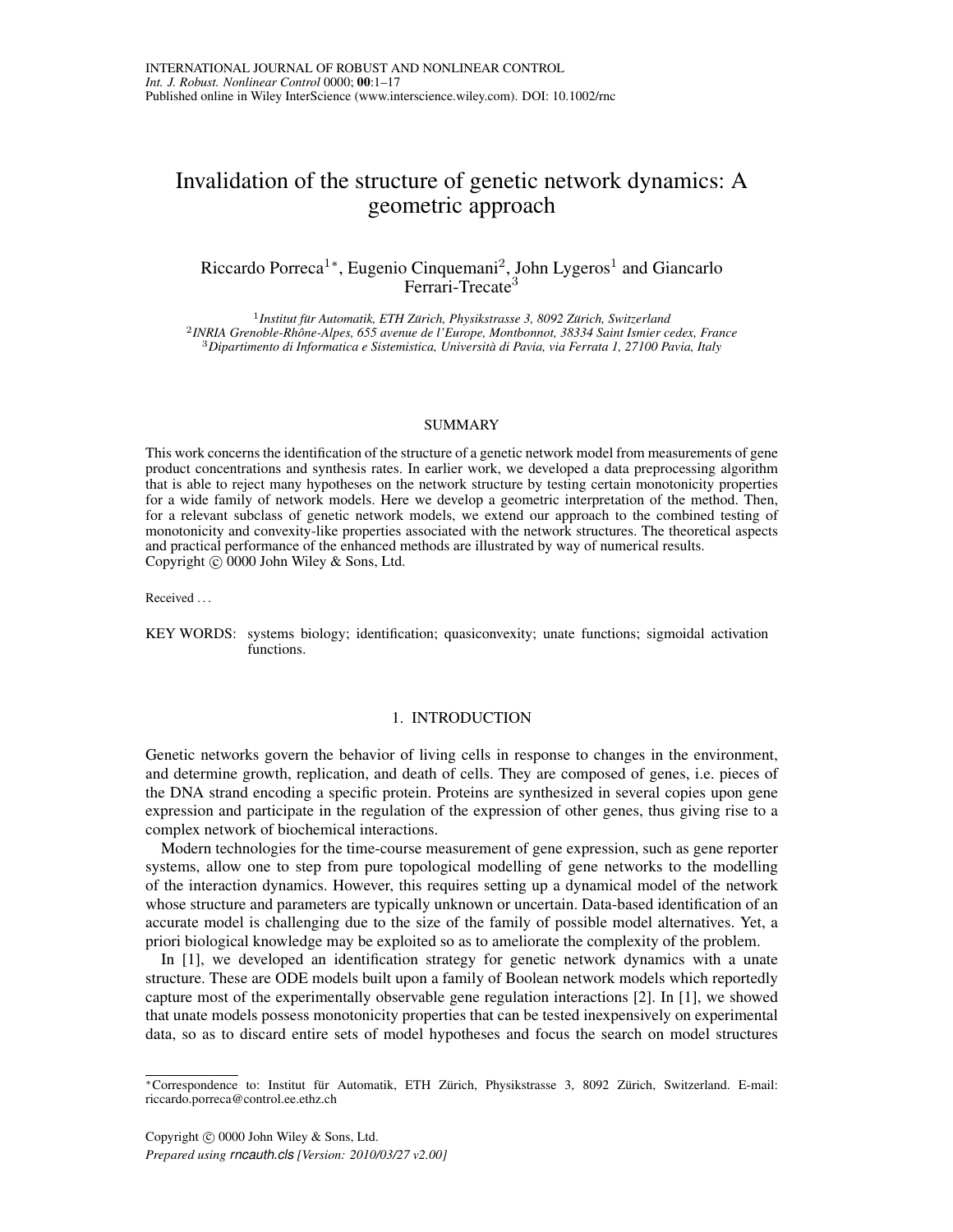consistent with the data. A similar approach to the identification of gene network topology using time-course data was recently developed in [3], relying on discrete-time models still having monotonicity properties and without taking explicitly into account noise affecting the data. Other relevant approaches to reverse engineering of gene networks, based on different modeling assumptions and inference techniques, can be found in [4, 5, 6, 7, 8, 9].

One question that arises naturally is whether additional properties of the models in the class (other than monotonicity) can be exploited so as to further narrow down the search for valid models. In this paper we address this question by considering a subclass of unate models. In particular, we leverage on the analysis in [10] showing that 87% of the 139 Boolean genes regulatory rules considered in [11] belong to a narrower class, which we refer to as  $S_0 \cup S_1$ , and show that ODE models with  $S_0 \cup S_1$  structure possess convexity-like properties that can be used for checking the consistency of different model hypotheses with the experimental data. To this purpose, we introduce a geometric framework that also provides an alternative interpretation of the methods by [1]. In the economics literature, a similar approach was considered by [12] for testing hypotheses on production processes.

In Sections 2.1 and 2.2 we review our results from [1] on modelling and invalidation of genetic network dynamics with unate structure. In Section 2.3, we give these results a new geometrical interpretation. The same approach is exploited in Section 3 to analyze convexity-like properties of the models with  $S_0 \cup S_1$  structure and set up new model invalidation strategies. In Section 4 we discuss efficient implementations of these methods as well as a strategy to handle noisy data. Theoretical and experimental results are discussed in Section 5 by way of illustrative simulations. Mathematical proofs of the results developed in the paper can be found in [13]. Sections 2.3 and 3–5 provide the original contributions of this work.

*Notation:* If  $v \in \mathbb{R}^d$ , diag $(v)$  stands for the diagonal matrix  $V \in \mathbb{R}^{d \times d}$  with  $V_{ii} = v_i$ ,  $i = 1, \dots, d$ . For a set  $M \subset \mathbb{R}^n$ , Conv $(M)$  denotes its convex hull. The cardinality of a finite set P is |P|.

#### 2. UNATE MODELS AND MONOTONICITY

Sections 2.1 and 2.2 are a concise review of our results in [1] and provide the context and the background for the results developed in this work. Section 2.3 reconsiders these results from a geometrical point of view and establishes the ground for the results presented in the later sections.

#### *2.1. Genetic network models with unate structure*

In the context of Boolean network modelling, the activation status of gene i, with  $i = 1, \ldots, n$ , in a network of *n* genes is encoded by a binary variable  $X_i$  that takes the value 1 if the gene is active and 0 otherwise. A Boolean rule  $B_i(X): \{0,1\}^n \to \{0,1\}$  describes the logics governing the activation of gene i as a function of  $X = (X_1, \ldots, X_n)$ . Depending on what genes regulate the expression of gene i,  $B_i$  will effectively depend on only some of the entries of X. Based on biochemical reaction modelling arguments [2], it can be argued that most regulatory interactions are well described by unate functions, i.e. Boolean functions that are monotone (either nondecreasing or nonincreasing) in each of the input variables, meaning that increasing the value of a single  $X_i$  from 0 to 1 can only force a specific trend of  $B_i(X)$  (either increasing from 0 to 1 or decreasing from 1 to 0) or leave it unchanged, regardless of the value of the other variables. In conjunctive normal form, unate functions are given by

$$
B_i(X) = \bigwedge_{l=1}^{h_i} \bigvee_{j \in J_{il}} \tilde{X}_j , \qquad (1)
$$

where " $\wedge$ " and " $\vee$ " stand for "and" and "or", respectively,  $h_i$  is a nonnegative integer and each  $J_{il}$  is a nonempty set of indices from  $\{1, \ldots, n\}$ . Furthermore, unate functions must fulfill the additional constraint that each variable  $\tilde{X}_j$  appears in (1) exclusively as either  $X_j$  or  $\neg X_j$ , where " $\neg$ " is negation. By convention, a conjunction of  $h_i = 0$  terms is equal to 1. An example of function that is not in this class is the exclusive or ("xor"). Indeed, if  $X_2 = 0$  then  $X_1$  xor  $X_2$  increases from 0 to 1 as  $X_1$  goes from 0 to 1, while if  $X_2 = 1$  the function decreases from 1 to 0. Moreover,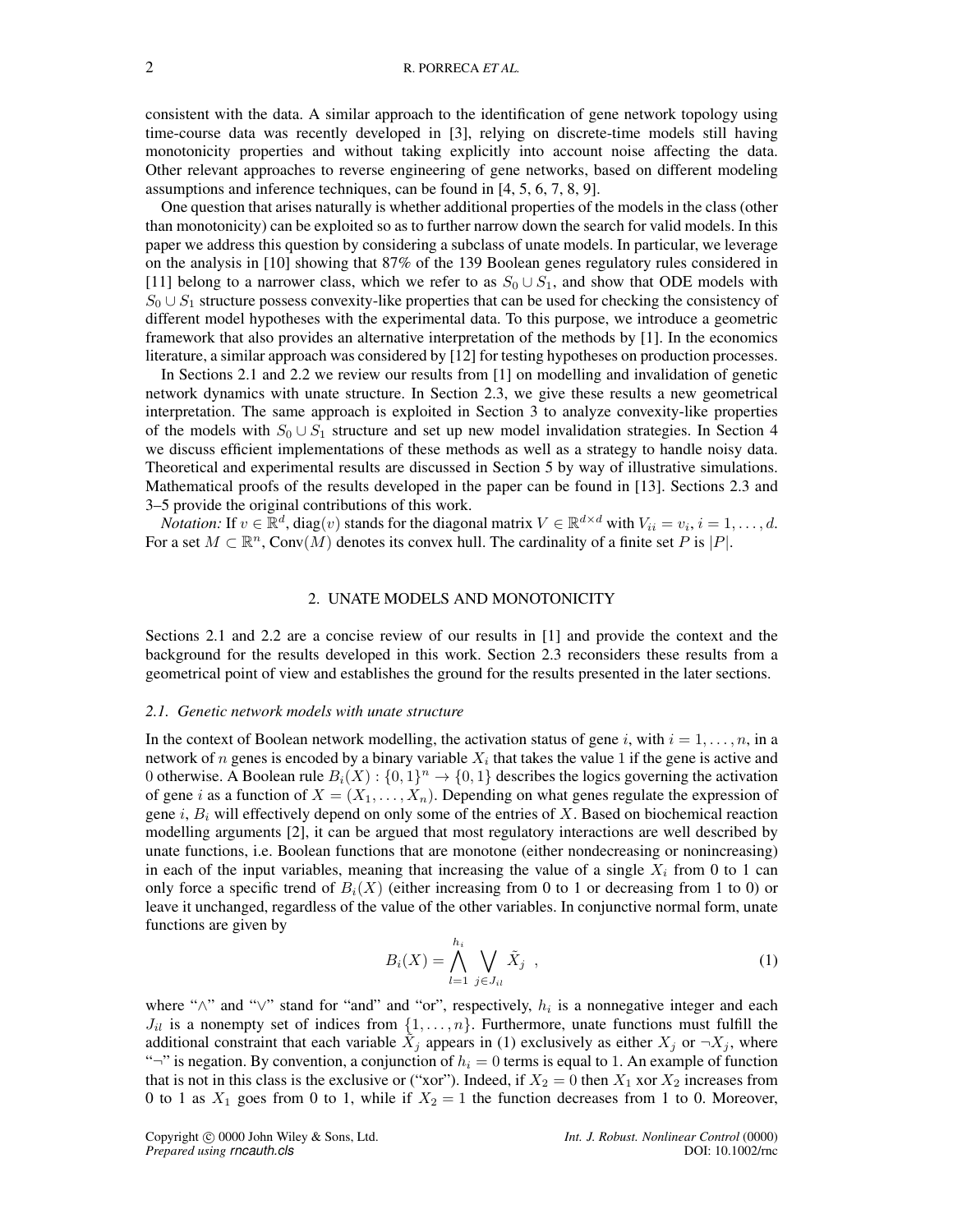the conjunctive normal form  $X_1$  xor  $X_2 = (X_1 \vee X_2) \wedge (\neg X_1 \vee \neg X_2)$  includes e.g. both  $X_1$  and its negated form  $\neg X_1$ . The class of unate models represents all networks where each regulator of a given gene acts unambiguously either as an activator or as a repressor of that gene, though it may promote expression of one gene and inhibit the expression of another gene. Unate functions include the so-called Hierarchically Canalizing Functions (HCFs) [14], which capture a large class of the known regulatory interactions among genes and are intimately related with the stability properties of the network [15, 16].

In several cases of interest, further assumptions can be made a priori on the structure of  $B_i(X)$ .

#### *Example 1*

It is shown in [10] that many gene activation rules fall into two subclasses of HCF,  $S_0$  and  $S_1$ , having the following form:

$$
B_i(X) = \begin{cases} \tilde{X}_{j_1} \wedge \tilde{X}_{j_2} \wedge \tilde{X}_{j_3} \wedge \cdots \wedge \tilde{X}_{j_\ell}, & \text{if } B_i \in S_0, \\ [\tilde{X}_{j_1} \vee \tilde{X}_{j_2}] \wedge \tilde{X}_{j_3} \wedge \cdots \wedge \tilde{X}_{j_\ell}, & \text{if } B_i \in S_1, \end{cases}
$$
(2)

where  $\ell$  is the number of effective inputs of  $B_i(X)$  and  $j_1, \ldots, j_\ell$  are pairwise different indices from the set  $\{1, \ldots, n\}$ .

We are interested in quantitative models of gene expression. We consider models of the form [17]

$$
\dot{x}_i = g_i(x) - \gamma_i(x) \tag{3}
$$

where  $i = 1, \ldots, n$  denotes the *i*th of n genes,  $x_i \geq 0$  denotes the concentration of the corresponding product,  $x = (x_1, \ldots, x_n)$ , and  $g_i(x) \ge 0$  and  $\gamma_i(x) \ge 0$  are synthesis and degradation rates, respectively. Functions  $g_i(x)$  and  $\gamma_i(x)$  are generally used to model the regulatory effects on the synthesis and degradation of the ith gene of the network. In view of the falsification approach developed in this work, we are especially interested in synthesis rate regulation functions. In particular, for  $i = 1, \ldots, n$ , we assume that

$$
g_i(x) = \kappa_{0,i} + \kappa_{1,i} b_i(x) \quad , \tag{4}
$$

where  $\kappa_{0,i}$  and  $\kappa_{1,i}$  are nonnegative constants and the gene activation level  $b_i(x)$  is typically a combination of switch-like (e.g. sigmoidal) regulatory functions describing the effect of protein  $j$ on the expression of gene  $i$  and the synthesis of the corresponding protein. In order to account for the discrete regulatory logics  $(1)$  in the quantitative model  $(3)$ – $(4)$ , we follow an approach inspired by [18]. Each variable  $X_i$  is replaced by a monotone, nondecreasing sigmoidal function  $\sigma^+:[0,+\infty) \to [0,1]$  of the concentration  $x_i$ . Given any two functions  $\tau(x)$  and  $\tau'(x)$  representing the Boolean expressions  $T(X)$  and  $T'(X)$ ,  $\neg T(X)$  is replaced by  $1 - \tau(x)$  and  $T(X) \wedge T'(X)$  by  $\tau(x) \cdot \tau'(x)$ . In particular  $\neg X_i$  is represented by  $\sigma^-(x_i) = 1 - \sigma^+(x_i)$ . Applying these rules to (1) leads to the following class of models.

#### *Definition 1*

A unate model is given by (3) and (4) where, for some integer  $h_i \ge 0$  and some sets of indices  $J_{il} \subseteq \{1, \ldots, n\}$ , with  $l = 1, \ldots, h_i$ ,

$$
b_i(x) = \prod_{l=1}^{h_i} \left( 1 - \prod_{j \in J_{il}} \left( 1 - \sigma^{\pm}(x_j) \right) \right) , \qquad (5)
$$

where either  $\sigma^{\pm}(x_j) = \sigma^+(x_j)$  or  $\sigma^{\pm}(x_j) = \sigma^-(x_j)$  and, by convention, products over an empty set return 1.

A typical choice of sigmoid is the Hill function  $\sigma^+(x) = 1/[1 + (\eta/x)^d]$  [19, 20]. For any choice of the cooperativity parameter  $d \ge 1$  and the threshold parameter  $\eta \ge 0$ , this function increases monotonically from 0 to 1, satisfies  $\sigma^+(\eta) = 1/2$  and  $\frac{d\sigma^+}{dx}(\eta) \ge 0$  increases with d. For  $d = 1$ , in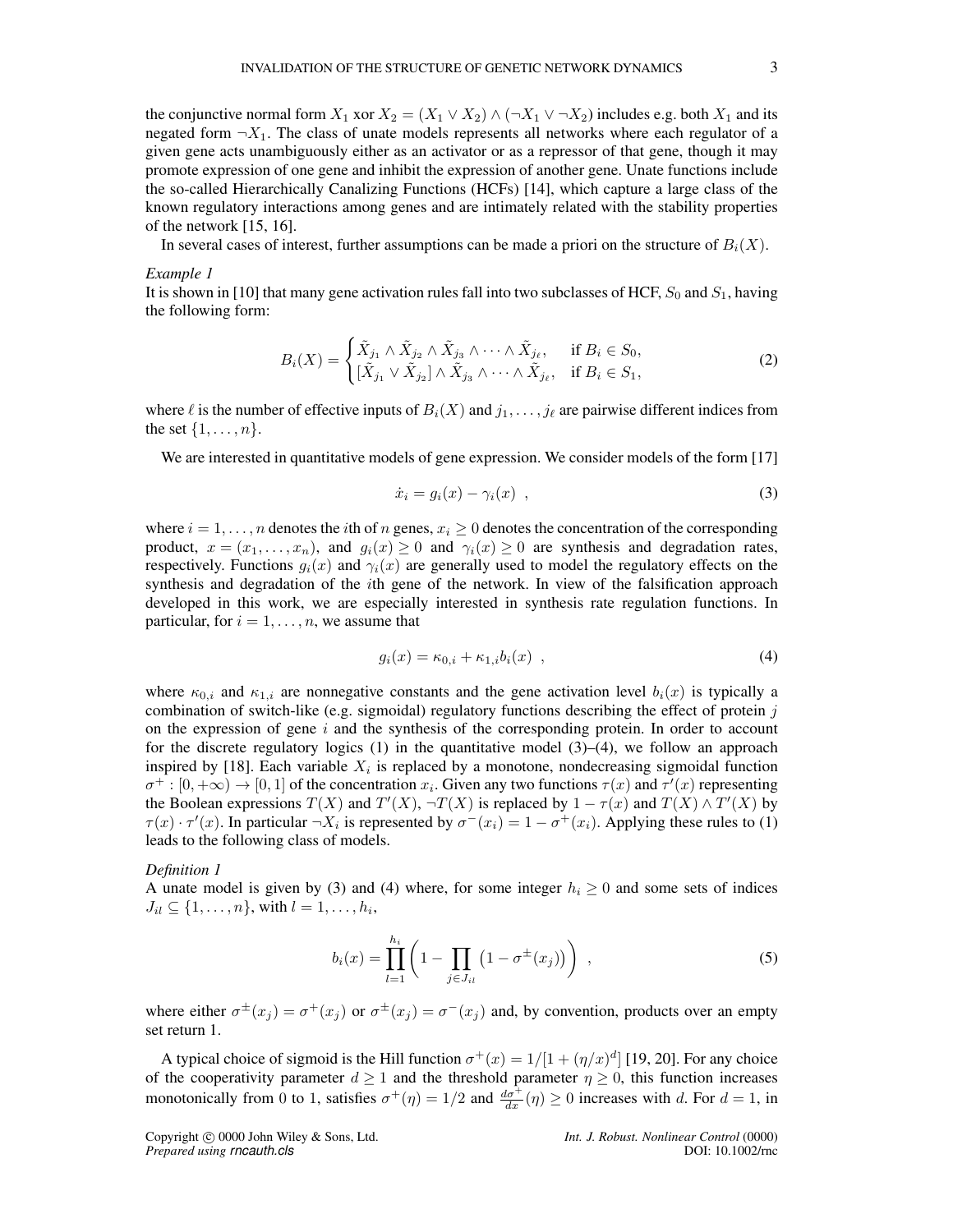particular, one recovers Michaelis-Menten kinetics. An alternative choice is the logistic function

$$
\sigma^+(x') = \frac{1}{1 + e^{-d(x' - \tilde{\eta})}} \, , \qquad x' \in \mathbb{R}_{\geq 0} \, , \tag{6}
$$

with analogous interpretation for d and  $\tilde{\eta}$ . Note that in this case  $\sigma^+(x') \neq 0$  when  $x' = 0$ . If one looks at  $(6)$  over the entire  $\mathbb{R}$ , it is immediate to see that Hill functions are in one-to-one correspondence with (6) via the transformations

$$
x' = \log(x) \tag{7}
$$

$$
\tilde{\eta} = \log(\eta) \tag{8}
$$

Therefore, we accept that  $b_i$  and  $g_i$  are generally defined over the entire  $\mathbb{R}^n$  and assume without loss of generality that all sigmoids in (5) are logistic functions. The methods developed below also apply to models involving Hill functions, by taking logarithms of concentration variables and measurements, as above.

#### *2.2. Invalidation of unate models: sign patterns*

Consider the problem of identifying a unate model for gene i from the dataset  $\mathcal{D} = \{(x^k, g^k_i) : k =$  $1, \ldots, m$ , where each  $x^k$  is a vector of protein concentrations and  $g_i^k = g_i(x^k)$  is the corresponding synthesis rate. In practice, (noisy versions of) measurements  $\mathscr D$  can be obtained by perturbation experiments (see [21] and references therein) or time-course experiments [22]. In particular, methods proposed in this paper are well adapted to gene reporter systems where average promoter activities over a cell population are sampled with relatively high frequency. In fact, protein concentrations x and synthesis rates  $g_i$  can be inferred from coarse promoter activity data e.g. by means of the nonparametric estimation methods proposed in [22]. Since x and  $g_i$  are both observed, one faces a regression problem for the function  $g_i$  only, i.e. the specific form of  $\gamma_i(x)$  in (3) is irrelevant.

A fundamental source of complexity is that the function  $b_i(x)$  in (5) depends upon discrete quantities, i.e. the integers  $h_i$ , the sets  $J_{il}$  and the signs of the sigmoids. For realistic size problems, it is computationally prohibitive to search for the best fitting model by identifying values for all the parameters ( $\kappa_{0,i}, \kappa_{1,i}$ , thresholds, cooperativity parameters) for all possible combinations of discrete quantities. Hence, we focus on the problem of invalidating families of unate models on the basis of the dataset  $\mathscr{D}$  independently of the value of continuous parameters.

For ease of exposition, we start by assuming that data are noiseless and return to the case where measurement noise is present in Section 4.1. Moreover, since the problem is the same for all genes, we drop the index i to simplify the notation. In  $[1]$  we addressed the invalidation problem by exploiting monotonicity properties of  $g(x)$ . Given a model in the form (4)–(5), we define its sign pattern  $p = (p_1, ..., p_n) \in \{-1, 0, 1\}^n$  by

$$
p_j = \begin{cases} 0, & \text{if } j \notin J_l, \ l = 1, ..., h, \\ 1, & \text{if } \sigma^{\pm}(x_j) = \sigma^+(x_j), \\ -1, & \text{if } \sigma^{\pm}(x_j) = \sigma^-(x_j). \end{cases}
$$

Note that several alternative structures of (5) share the same sign pattern p, e.g.  $b(x) =$  $\sigma^+(x_1)\sigma^-(x_2)$  and  $b(x) = 1 - (1 - \sigma^+(x_1))(1 - \sigma^-(x_2))$ , corresponding to the Boolean formulas  $X_1 \wedge \neg X_2$  and  $X_1 \vee \neg X_2$ , respectively, are both represented by  $p = (1, -1)$ . For this reason, we introduce the family  $U(p)$  of unate models  $g(x)$  given by (4)-(5) with sign pattern p. In light of Definition 1,  $g \in U(p)$  (and, similarly, the corresponding function b) is nondecreasing (respectively, nonincreasing) in  $x_j$  if  $p_j = 1$  (respectively,  $p_j = -1$ ), and is independent of  $x_j$  if  $p_j = 0$ .

#### *Proposition 1*

For any  $g \in U(p)$  and  $l, k \in \{1, \ldots, m\}$  it holds that

$$
\[p_j(x_j^k - x_j^l) \ge 0, \ j = 1, \dots, n\] \Rightarrow \[g(x^k) - g(x^l) \ge 0\]
$$

Copyright 

Copyright 

C 0000 John Wiley & Sons, Ltd.<br> *Int. J. Robust. Nonlinear Control* (0000) *Prepared using rncauth.cls*C 0001 *Prepared using rncauth.cls*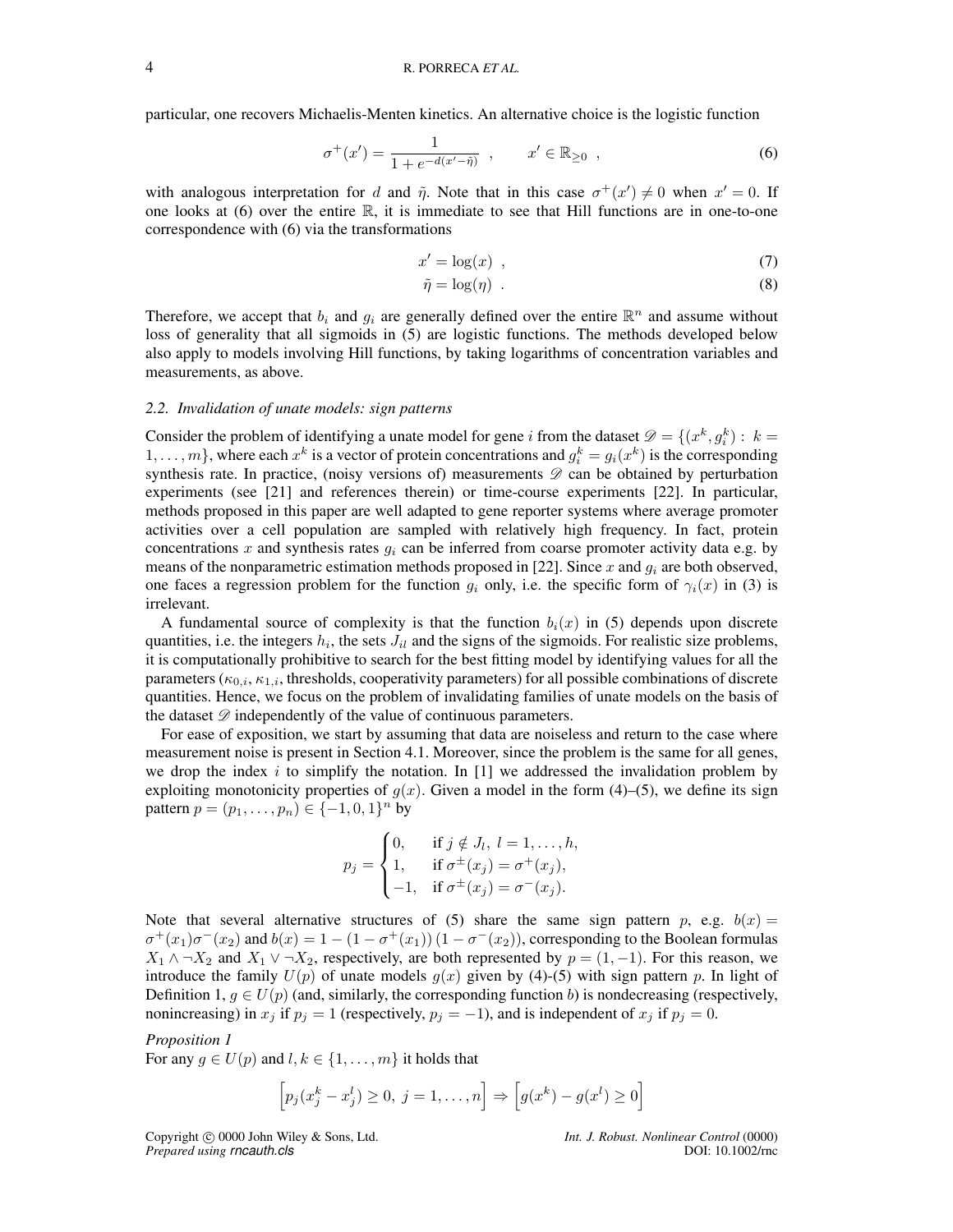where  $x_j^k$  indicates the *j*th entry of  $x^k$ .

Based on Proposition 1, the family  $U(p)$  is invalidated by  $\mathscr{D}$  if two indices  $l, k \in \{1, \ldots, m\}$  exist such that

$$
\[p_j(x_j^k - x_j^l) \ge 0, \ j = 1, \dots, n\] \text{ and } \left[g^k - g^l < 0\right] \tag{9}
$$

In this case,  $p$  is said to be *inconsistent* (with  $\mathscr{D}$ ).

#### *Remark 1*

In [1] we further introduced the concept of subpattern, i.e.  $p'$  is a subpattern of p (and p is a superpattern of  $p'$ ) if all nonzero entries of  $p'$  are equal to the corresponding entries of p. We showed that if  $p$  is inconsistent (respectively, consistent) then every subpattern (respectively, superpattern)  $p'$  is also inconsistent (respectively, consistent). This partial ordering relationship allowed us to characterize entire hierarchies of consistent patterns by way of minimal elements, and devise efficient algorithms for the storage and the enumeration of all consistent patterns.

#### *2.3. A geometric approach to the invalidation of unate models*

For a real-valued function g and  $\varepsilon \in \mathbb{R}$ , define the super-level set  $T_{\varepsilon}(g) = \{x : g(x) \geq \varepsilon\}$  and the sub-level set  $B_\varepsilon(g) = \{x : g(x) \leq \varepsilon\}$ . We will now show that testing if a family  $U(p)$  is invalidated by  $\mathscr{D}$  can be done using inner approximations of sets  $T_{g^k}(g)$ ,  $k \in \{1, ..., m\}$ , computed on the basis of the dataset  $\mathscr{D}$  only. For  $x \in \mathbb{R}^n$  and  $p \in \{-1,0,1\}^n$ , define the cone

$$
\Box^{\geq}(x,p) = \{ z \in \mathbb{R}^n : p_j z_j \geq p_j x_j, \ j = 1, \dots, n \}
$$

with vertex x (see Fig. 1), that is the orthant defined by the nonzero entries of p, translated to x. Intuitively, for any  $g \in U(p)$ , p determines the direction of growth of g, hence  $\square^{\geq}(x^k, p)$  is a region where g must be no smaller than  $g^k$ .

For a nonempty set  $\mathscr{D}' \subseteq \mathscr{D}$ , let  $\mathcal{K}(\mathscr{D}') \subseteq \{1, \ldots, m\}$  be the set of indices of the elements of  $\mathscr{D}$ contained in  $\mathscr{D}'$  and define

$$
M(\mathscr{D}',p) = \bigcup_{k \in \mathcal{K}(\mathscr{D}')} \Box^{\geq}(x^k, p) , \qquad \mu(\mathscr{D}') = \min_{k \in \mathcal{K}(\mathscr{D}')} g^k
$$

The following result, that is illustrated in Fig. 1, shows that  $M(\mathscr{D}', p)$  provides a data-based inner approximation of the set  $T_{\mu(\mathscr{D}')}(g)$ .

#### *Proposition 2*

For all nonempty sets  $\mathscr{D}' \subseteq \mathscr{D}$ , if  $g \in U(p)$  then  $M(\mathscr{D}', p) \subseteq T_{\mu(\mathscr{D}')}(g)$ .

It is important to notice that the set  $M(\mathscr{D}', p)$  depends on p but not on the particular  $g \in U(p)$ . This allows us to redefine inconsistent sign patterns as follows.

#### *Definition 2*

A sign pattern p is *m*-inconsistent<sup>†</sup> if there is a nonempty set  $\mathscr{D}' \subseteq \mathscr{D}$  and  $(x^*, g^*) \in \mathscr{D} \setminus \mathscr{D}'$  such that  $x^* \in M(\mathscr{D}', p)$  and  $g^* < \mu(\mathscr{D}')$ . Otherwise p is *m*-consistent.

It can be shown that Definition 2 is equivalent to the definition of inconsistent sign pattern of Section 2, which means that one can only consider singleton sets  $\mathscr{D}'$ . In particular, the construction of the falsification region  $M(\mathscr{D}', p)$ , relies only on the monotonicity properties of g. However, the added benefit of this geometric approach becomes apparent when one focuses on subclasses of unate models, where larger falsification regions can be constructed using additional model properties. This is the approach we will follow in the next section.

.

<sup>†</sup>"m-" stands for monotone.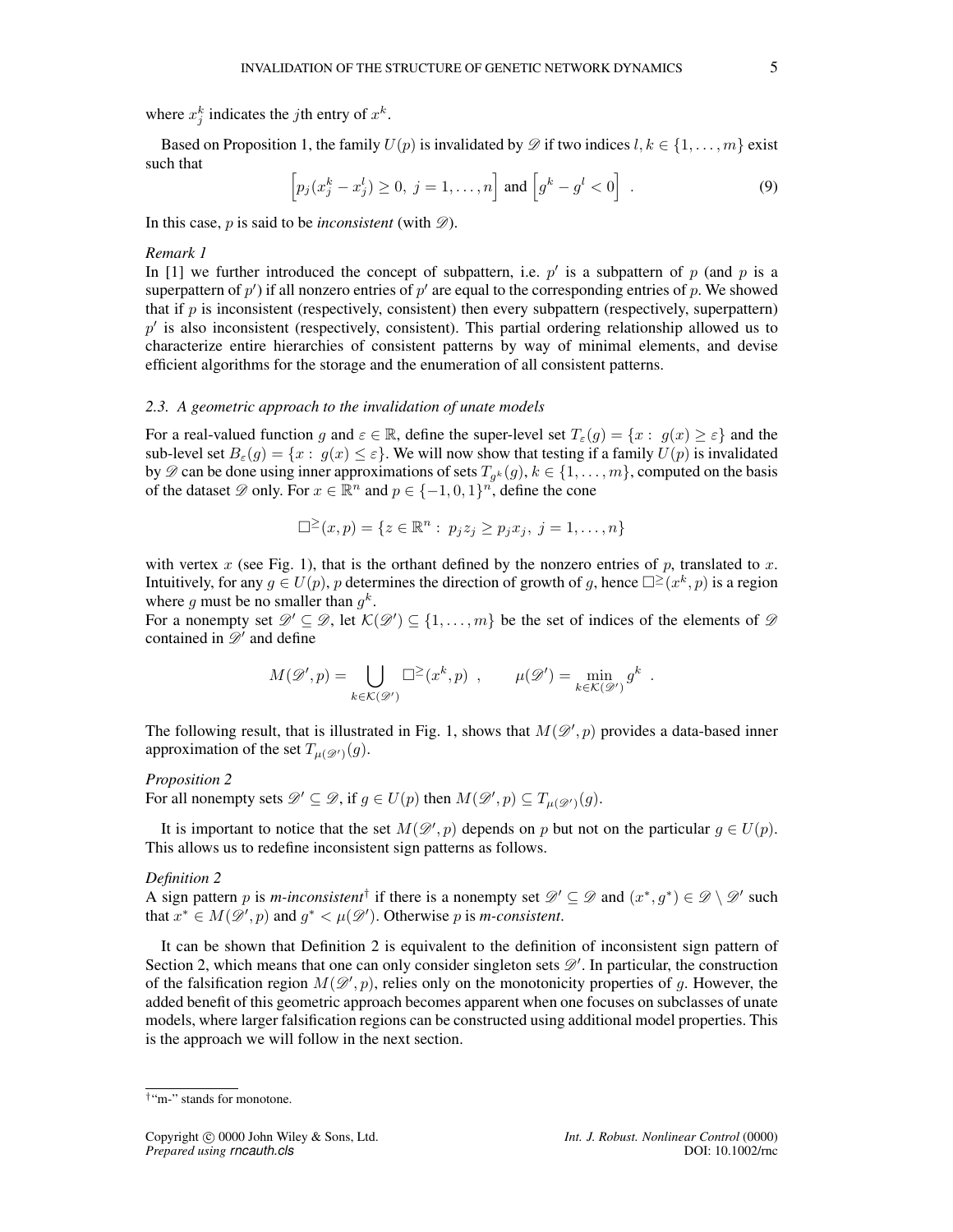

Figure 1. Cones  $\square^{\geq}(x^1,p)$  and  $\square^{\geq}(x^2,p)$  composing the set  $M(\mathscr{D}')$  for  $p=(-1,-1)$ ,  $\mathscr{D}'=$  $\{(x^1, g^1), (x^2, g^2)\}\$ and  $g^2 = \mu(\mathscr{D}')$ . Dashed lines show the boundaries of super-level sets  $T_{g^1}(g)$  and  $T_{g^2}(g)$ .

### 3. QUASI-CONVEXITY ANALYSIS OF GENETIC NETWORK MODELS

Following on Example 1, we introduce subsets of unate models that are the algebraic counterpart of the  $S_0 \cup S_1$  Boolean models.

#### *Definition 3*

An  $S_0$  model is given by (3) and (4) where, for some  $\ell \in \{0, \ldots, n\}$  and some subset  $\{j_1, \ldots, j_\ell\}$ of  $\{1, \ldots, n\},\$ 

$$
b(x) = \sigma^{\pm}(x_{j_1})\sigma^{\pm}(x_{j_2})\sigma^{\pm}(x_{j_3})\cdots\sigma^{\pm}(x_{j_\ell}).
$$
\n(10)

Similarly, an  $S_1$  model is characterized by

$$
b(x) = b_{\vee}(x)b_{\wedge}(x) \quad , \tag{11a}
$$

$$
b_{\vee}(x) = \left[1 - \left(1 - \sigma^{\pm}(x_{j_1})\right)\left(1 - \sigma^{\pm}(x_{j_2})\right)\right] \tag{11b}
$$

$$
b_{\wedge}(x) = \sigma^{\pm}(x_{j_3})\sigma^{\pm}(x_{j_4})\dots\sigma^{\pm}(x_{j_\ell})
$$
 (11c)

Finally an  $S_0 \cup S_1$  model is given by (3) and (4) if either (10) or (11) holds.

In the sequel,  $S_0(p)$  will denote the family of  $S_0$  models  $g(x)$  given by (4) and (10) with sign pattern p. Note that p defines an  $S_0$  model up to the values of the kinetic and sigmoid parameters. In the case of  $S_1$  models, the structure is parametrized by triplets  $(j_v, j_v, p)$ , where p is a sign pattern and  $j_{\vee} = \{j_1, j_2\}, j_{\wedge} = \{j_3, \ldots, j_{\ell}\}\$  are sets of indices partitioning  $\{i \in \{1, \ldots, n\} : p_i \neq 0\}$ . We denote by  $S_1(j_{\vee}, j_{\wedge}, p)$  the family of  $S_1$  models sharing the same structure  $(j_{\vee}, j_{\wedge}, p)$ , while  $S_1(p)$ is the union of all families  $S_1(j_{\vee}, j_{\wedge}, p)$  sharing the same sign pattern p.

#### *Remark 2*

Note that if we allow for  $j_{\vee} = \emptyset$  (and  $j_{\wedge} = \{i \in \{1, ..., n\} : p_i \neq 0\}$ ) in  $S_1$  models, we recover  $S_0$ models. This suggests that one can focus on the invalidation of families of  $S_1$  models only. However, invalidation methods for  $S_0$  models are simpler and hence, for the sake of clarity, we will discuss the  $S_0$  and  $S_1$  cases separately.

Next, we will show that  $S_0 \cup S_1$  models have quasi-convexity properties that can be used for invalidating entire families  $S_0(p)$  or  $S_1(j_\vee, j_\wedge, p)$  using data in  $\mathscr D$  only. Let us begin with some basic definitions and results of convex analysis (see [23] for more details).

#### *Definition 4*

Let  $D \subseteq \mathbb{R}^n$  be a convex set. A function  $q : D \to \mathbb{R}$  is *quasi-convex* if the following equivalent conditions hold: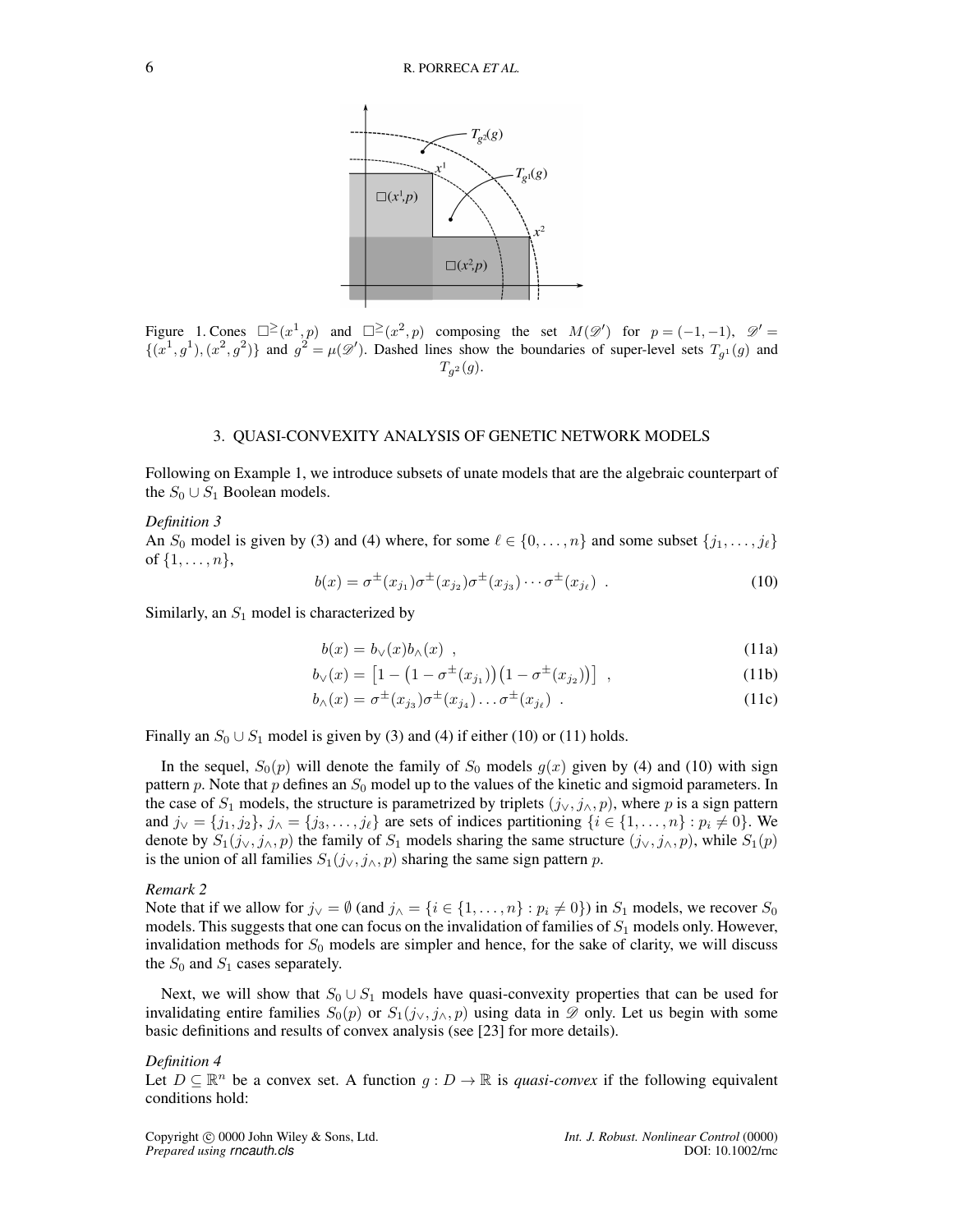

Figure 2. Sets  $C(\mathscr{D}', p)$  (gray area) and  $M(\mathscr{D}', p)$  (subset of gray area left of the dotted lines) for  $p =$  $(-1,-1)$ ,  $\mathscr{D}' = \{(x^i, g^i), i = 1, \ldots, 4\}$  and  $g^4 = \mu(\mathscr{D}')$ . The dashed line shows the boundary of the superlevel set  $T_{g^4}(g)$ . Point  $x^{\#}$  represents a test point that allows both m- and c-inconsistency falsification, whereas  $x^*$  allows for c-inconsistency falsification only.

i. for every  $\alpha \in [0, 1]$  and every  $x, y \in D$ ,

$$
g\big(\alpha x + (1 - \alpha)y\big) \le \max\{g(x), g(y)\} \quad ; \tag{12}
$$

ii. for every  $\varepsilon \in \mathbb{R}$ , the sub-level set  $B_{\varepsilon}(q)$  is convex.

*g* is *quasi-concave* if −*g* is quasi-convex, that is:

i'. for every  $\alpha \in [0, 1]$  and every  $x, y \in D$ ,

$$
f\big(\alpha x + (1 - \alpha)y\big) \ge \min\{g(x), g(y)\} \quad ; \tag{13}
$$

ii'. for every  $\varepsilon \in \mathbb{R}$ , the super-level set  $T_{\varepsilon}(q)$  is convex.

The following proposition is the basis for new invalidation procedures.

#### *Proposition 3*

Function  $b(x)$  in (10) is quasi-concave (with respect to  $(x_{j_1},...,x_{j_\ell})$ ). Function  $b_\vee(x)$  in (11b) is quasi-convex (with respect to  $(x_{j_1}, x_{j_2})$ ), while  $b_|(x)$  in (11c) is quasi-concave (with respect to  $(x_{j_3}\ldots,x_{j_\ell})$ ).

Note that Proposition 3 strongly relies on the standing assumption that sigmoids are logistic functions (see Section 2) but is completely independent of the signs of the sigmoids and the values of the cooperativity and threshold parameters. Moreover, quasi-convexity is not affected by multiplication by and addition of nonnegative scalars and hence  $q(x)$  is quasi-convex if and only if  $b(x)$  has the same property. In practice, this will allow us to infer properties of  $b(x)$  from data generated by the function  $g(x)$ . We now apply these results to the invalidation of  $S_0$  models (Section 3.1) and  $S_1$  models (Section 3.2).

#### *3.1. Invalidation of*  $S_0$  *models*

For any  $\mathscr{D}' \subseteq \mathscr{D}$  and any sign pattern p let  $C(\mathscr{D}', p) = \text{Conv}(M(\mathscr{D}', p))$ . The following result, that is illustrated in Fig. 2, shows that  $C(\mathcal{D}', p)$  provides a data-based inner approximation of the set  $T_{\mu(\mathscr{D}')}(g)$  and hence leads to a new definition of inconsistent  $S_0$  models.

*Proposition 4*  
If 
$$
g \in S_0(p)
$$
, then  $C(\mathcal{D}', p) \subseteq T_{\mu(\mathcal{D}')}(g)$ .

Copyright c 0000 John Wiley & Sons, Ltd. *Int. J. Robust. Nonlinear Control* (0000) *Prepared using rncauth.cls*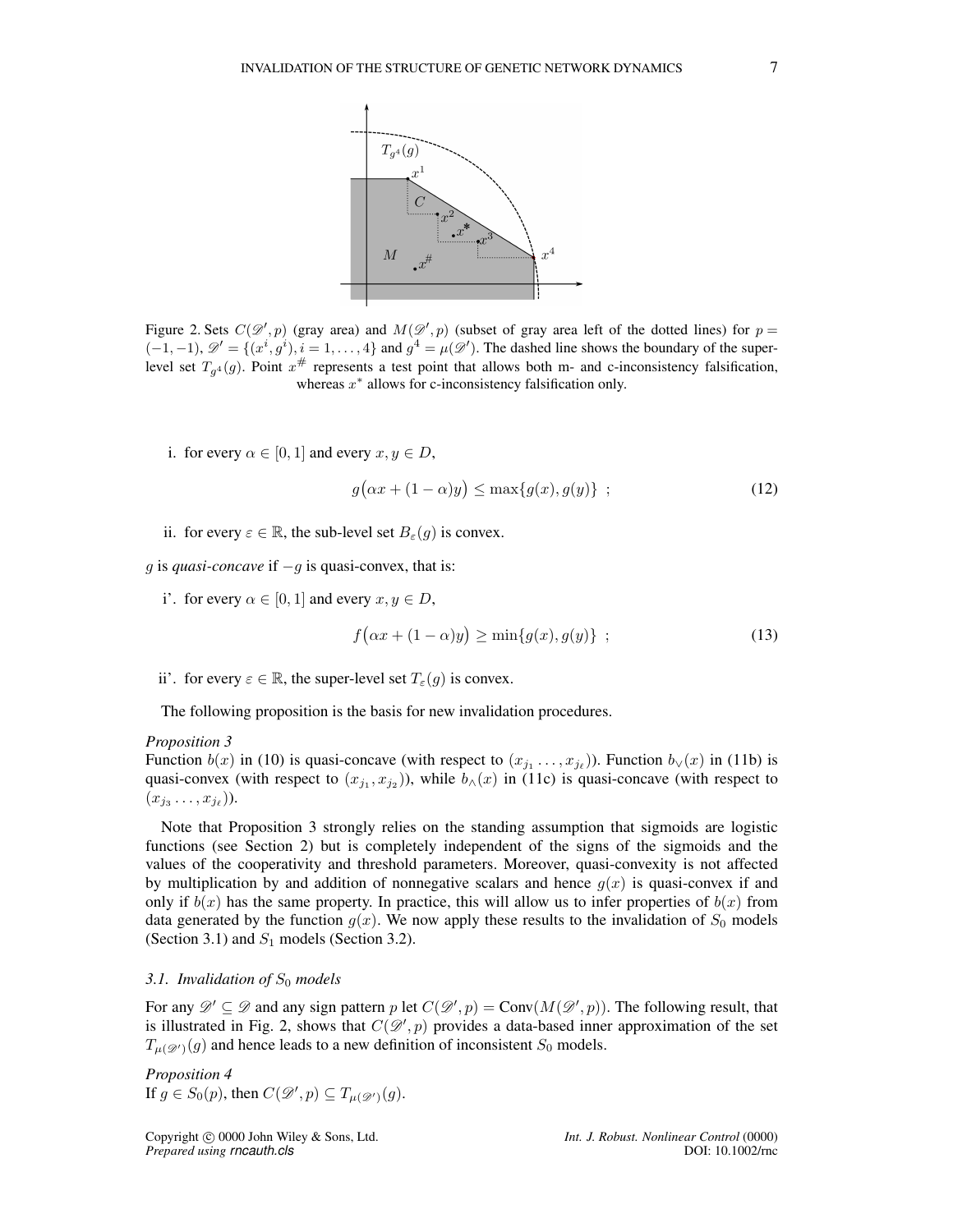#### *Definition 5*

A sign pattern p is *c*-inconsistent<sup>†</sup> if there is a (nonempty) set  $\mathscr{D}' \subseteq \mathscr{D}$  and  $(x^*, g^*) \in \mathscr{D} \setminus \mathscr{D}'$  such that  $x^* \in C(\mathcal{D}', p)$  and  $g^* < \mu(\mathcal{D}')$ . Otherwise p is *c*-consistent.

Definition 5 strengthens Definition 2 for  $S_0$  models since  $C(\mathscr{D}', p) \supseteq M(\mathscr{D}', p)$ . In other words, if p is m-inconsistent, no  $g \in U(p)$  (and hence no  $g \in S_0(p)$ ) can generate the dataset  $\mathscr{D}$ . However, if p is m-consistent the whole family  $S_0(p)$  is still invalidated if p is c-inconsistent. Relations between m- and c-inconsistency are illustrated in the following example.

#### *Example 2*

With reference to Fig. 2, consider the dataset  $\mathcal{D} = \mathcal{D}' \cup \{(x^{\#}, g^*)\}, \mathcal{D}' = \{(x^i, g^i), i = 1, \ldots, 4\}$ and the sign pattern  $p = (-1, -1)$ . If  $g^* < \min_{i=1,\dots,4} g^i$  one has  $x^{\#} \in M(\mathscr{D}', p)$  and  $g^* < \mu(\mathscr{D}')$ and therefore, according to Definition 2, the sign pattern  $p$  is m-inconsistent. This means that all models in  $U(p)$  must be rejected, including  $k_0 + k_1 \sigma^-(x_1) \sigma^-(x_2)$  that is the only model in  $S_0(p)$ . If instead  $\mathscr{D} = \mathscr{D}' \cup \{(x^*, g^*)\}$  because  $x^* \in C(\mathscr{D}', p)$ , according to Definition 5, the sign pattern p is c-inconsistent. This means that the model in  $S_0(p)$  has to be rejected. However  $x^* \notin M(\mathscr{D}', p)$ and therefore no model in  $U(p)$  can be invalidated based on m-inconsistency of p.

#### *3.2. Invalidation of*  $S_1$  *models*

For  $S_1$  models a convexity-like property does not globally hold. Hence the goal is to combine the different properties of (11b) and of (11c). There are different ways to do so, each leading to different conditions for the invalidation of model structures. For a generic  $z \in \mathbb{R}^d$  and  $p \in \{-1, 0, 1\}^d$ , recall the definition of the cone

$$
\Box^{\geq}(z,p) = \{ z' \in \mathbb{R}^d : p_j z'_j \geq p_j z_j, \ \forall j = 1, \dots, d \}
$$
 (14a)

and define the cone

$$
\Box^{\leq}(z,p) = \Box^{\geq}(z,-p) = \{ z' \in \mathbb{R}^d : p_j z'_j \leq p_j z_j, \ \forall j = 1,\dots,d \} \ . \tag{14b}
$$

For sets of indices  $j_0 = \{j_1, j_2\}$ ,  $j_0 = \{j_3, \ldots, j_\ell\}$  and a sign pattern p, let  $p_0 = (p_{j_1}, p_{j_2})$  and  $p_{\wedge} = (p_{j_3}, \ldots, p_{j_\ell})$ . Similarly, for any vector  $x \in \mathbb{R}^n$ , let  $x_{\vee} = (x_{j_1}, x_{j_2})$  and  $x_{\wedge} = (x_{j_3}, \ldots, x_{j_\ell})$ . To emphasize that  $b<sub>√</sub>$  and  $b<sub>√</sub>$  depend only on  $x<sub>√</sub>$  and  $x<sub>√</sub>$ , respectively, with an abuse of notation we will write  $b_{\vee}(x_{\vee})$  and  $b_{\wedge}(x_{\wedge})$  in place of  $b_{\vee}(x)$  and  $b_{\wedge}(x)$ . For any nonempty subset  $\mathscr{D}'$  of  $\mathscr{D}$ , define the sets

$$
L_{\max,\vee}(\mathscr{D}',p_{\vee}) = \text{Conv}\left(\bigcup_{k \in \mathcal{K}(\mathscr{D}')} \Box^{\leq}(x_{\vee}^k, p_{\vee})\right),\tag{15a}
$$

$$
U_{\max,\vee}(\mathscr{D}',p_{\vee}) = \bigcap_{k \in \mathcal{K}(\mathscr{D}')} \square^{\geq} (x_{\vee}^k, p_{\vee}), \qquad (15b)
$$

$$
L_{\min,\wedge}(\mathscr{D}',p_{\wedge}) = \bigcap_{k \in \mathcal{K}(\mathscr{D}')} \Box^{\leq}(x_{\wedge}^k, p_{\wedge}) ,
$$
 (15c)

$$
U_{\min,\wedge}(\mathscr{D}',p_{\wedge}) = \text{Conv}\left(\bigcup_{k \in \mathcal{K}(\mathscr{D}')} \square^{\geq}(x_{\wedge}^k, p_{\wedge})\right). \tag{15d}
$$

The next proposition clarifies the approximation properties of the various sets  $L$  and  $U$  in (15).

<sup>‡</sup>"c-" stands for convex.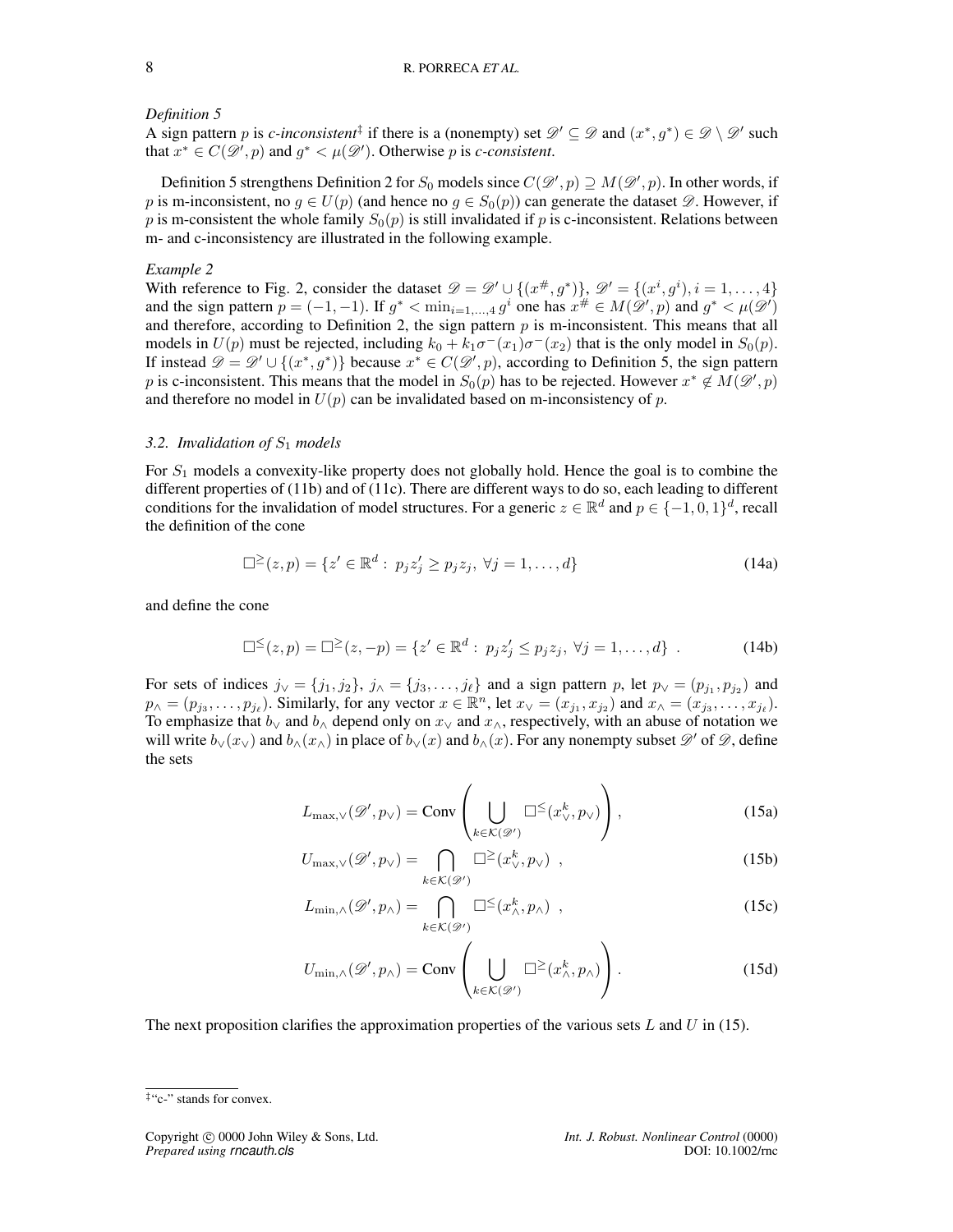#### *Proposition 5*

Let  $\mathcal{M}_{\vee}(\mathscr{D}') = \max\{b_{\vee}(x_{\vee}^k) : k \in \mathcal{K}(\mathscr{D}')\}$  and  $\mu_{\wedge}(\mathscr{D}') = \min\{b_{\wedge}(x_{\wedge}^k) : k \in \mathcal{K}(\mathscr{D}')\}$ . Then,

$$
L_{\max,\vee}(\mathscr{D}',p_{\vee}) \subseteq B_{\mathscr{M}_{\vee}(\mathscr{D}')}(\mathfrak{b}_{\vee}), \qquad (16a)
$$

$$
U_{\max,\vee}(\mathscr{D}',p_{\vee}) \subseteq T_{\mathscr{M}_{\vee}(\mathscr{D}')}(b_{\vee}), \qquad (16b)
$$

$$
L_{\min,\wedge}(\mathscr{D}',p_{\wedge}) \subseteq B_{\mu_{\wedge}(\mathscr{D}')}(\mathfrak{b}_{\wedge}) ,\qquad(16c)
$$

$$
U_{\min,\wedge}(\mathscr{D}',p_{\wedge}) \subseteq T_{\mu_{\wedge}(\mathscr{D}')}(\mathfrak{b}_{\wedge}) , \qquad (16d)
$$

or, equivalently,

$$
x_{\vee} \in L_{\max,\vee}(\mathscr{D}', p_{\vee}) \implies b_{\vee}(x_{\vee}) \le \mathscr{M}_{\vee}(\mathscr{D}') \tag{17a}
$$

$$
x_{\vee} \in U_{\max,\vee}(\mathscr{D}', p_{\vee}) \implies b_{\vee}(x_{\vee}) \ge \mathscr{M}_{\vee}(\mathscr{D}') , \qquad (17b)
$$

$$
x_{\wedge} \in L_{\min, \wedge}(\mathscr{D}', p_{\wedge}) \implies b_{\wedge}(x_{\wedge}) \leq \mu_{\wedge}(\mathscr{D}') , \qquad (17c)
$$

$$
x_{\wedge} \in U_{\min, \wedge}(\mathscr{D}', p_{\wedge}) \implies b_{\wedge}(x_{\wedge}) \ge \mu_{\wedge}(\mathscr{D}') \tag{17d}
$$

According to  $(17)$ , points in the various sets U and L provide upperbounds and lowerbounds to minima and maxima of  $b_{\vee}$  and  $b_{\wedge}$  over  $\mathscr{D}'$ . For example, from (17a) one has that  $b_{\vee}(x_{\vee})$  is a Lowerbound (L) to the maximum (max)  $\mathscr{M}_{\vee}(\mathscr{D}')$ , hence the notation  $L_{\text{max},\vee}$ . Similarly,  $b_{\wedge}(x_{\wedge})$ is an Upperbound (U) to the minimum (min)  $\mu_0(\mathscr{D}')$ , whence  $U_{\min,\wedge}$ . Equivalently, sets U and  $L$  provide inner approximations for the various sets  $T$  and  $B$ . The idea is now to combine these results to establish inequalities for  $b_y(x_y)b_0(x_x)$ , and hence for the measured values of  $g(x)$  =  $\kappa_0 + \kappa_1 b_\vee(x_\vee) b_\wedge(x_\wedge)$ . Recall that  $\mu(\mathscr{D}') = \min\{g^k : k \in \mathcal{K}(\mathscr{D}')\}$  and let  $\mathscr{M}(\mathscr{D}') = \max\{g^k : k \in \mathscr{D}'\}$  $\mathcal{K}(\mathscr{D}')\}.$ 

#### *Proposition 6*

If  $g \in S_1(j_\vee, j_\wedge, p)$ , for any nonempty set  $\mathscr{D}' \subseteq \mathscr{D}$  one has

$$
\{x \in \mathbb{R}^n : x_{\vee} \in L_{\text{max},\vee}(\mathscr{D}', p_{\vee}), x_{\wedge} \in L_{\text{min},\wedge}(\mathscr{D}', p_{\wedge})\} \subseteq B_{\mathscr{M}(\mathscr{D}')}(g) ,
$$
  

$$
\{x \in \mathbb{R}^n : x_{\vee} \in U_{\text{max},\vee}(\mathscr{D}', p_{\vee}), x_{\wedge} \in U_{\text{min},\wedge}(\mathscr{D}', p_{\wedge})\} \subseteq T_{\mu(\mathscr{D}')}(g) .
$$

The inner approximations provided by Proposition 6 lead to the following criteria for the invalidation of the family  $S_1(j_{\vee}, j_{\wedge}, p)$ .

#### *Definition 6*

The structure  $(j_{\vee}, j_{\wedge}, p)$  is *c-inconsistent* if there exists a nonempty set  $\mathscr{D}' \subseteq \mathscr{D}$  and a data point  $(x^*, g^*) \in \mathscr{D} \setminus \mathscr{D}'$  such that either of the following conditions applies:

$$
\textbf{(I)}\ \ x_{\vee}^*\in L_{\textup{max},\vee}(\mathscr{D}',p_{\vee}),\,x_{\wedge}^*\in L_{\textup{min},\wedge}(\mathscr{D}',p_{\wedge}),\,g^*>\mathscr{M}(\mathscr{D}')
$$

(II) 
$$
x_{\vee}^* \in U_{\max,\vee}(\mathscr{D}',p_{\vee}), x_{\wedge}^* \in U_{\min,\wedge}(\mathscr{D}',p_{\wedge}), g^* \lt \mu(\mathscr{D}')
$$

The structure  $(j_{\vee}, j_{\wedge}, p)$  is *c-consistent* if it is not c-inconsistent.

Definition 6, that is illustrated in Fig. 3, is a strengthening of Definition 2 to  $S_1$  models. In particular, when  $|\mathscr{D}'|=1$ , condition (II) is equivalent to the condition in Definition 2. Therefore, if p is m-inconsistent, no  $g \in U(p)$  (and hence no  $g \in S_1(p)$ ) can generate the dataset  $\mathscr{D}$ . However, if p is m-consistent the family  $S_1(j_{\vee}, j_{\wedge}, p)$  is still invalidated if the structure  $(j_{\vee}, j_{\wedge}, p)$  is c-inconsistent.

#### *Remark 3*

Following on Remark 2, if one sets  $j_{\vee} = \emptyset$ , conditions  $x_{\vee}^* \in L_{\max,\vee}(\mathscr{D}', p_{\vee})$  and  $x_{\vee}^* \in L_{\max,\vee}(\mathscr{D}', p_{\vee})$  $U_{\text{max},\vee}(\mathscr{D}',p_{\vee})$  become empty. In this case, condition (II) in Definition 6 coincides with the condition in Definition 5. Moreover, with  $j<sub>√</sub> = \emptyset$ , it is possible to show that condition (I) in Definition 6 is encompassed by m-inconsistency conditions and hence by condition (II). Therefore, c-inconsistency of the structure  $(\emptyset, j_\wedge, p)$  is equivalent to c-inconsistency of the sign pattern p.

We highlight that inconsistency conditions in Definition 6 could be easily adapted to address the more general case of models with  $b(x) = \hat{b}(\hat{x})\check{b}(\check{x})$ , where  $\hat{x}$  and  $\check{x}$  are distinct subvectors of  $x, \hat{b}(\hat{x})$ is quasi-concave and  $\dot{b}(\tilde{x})$  is quasi-convex.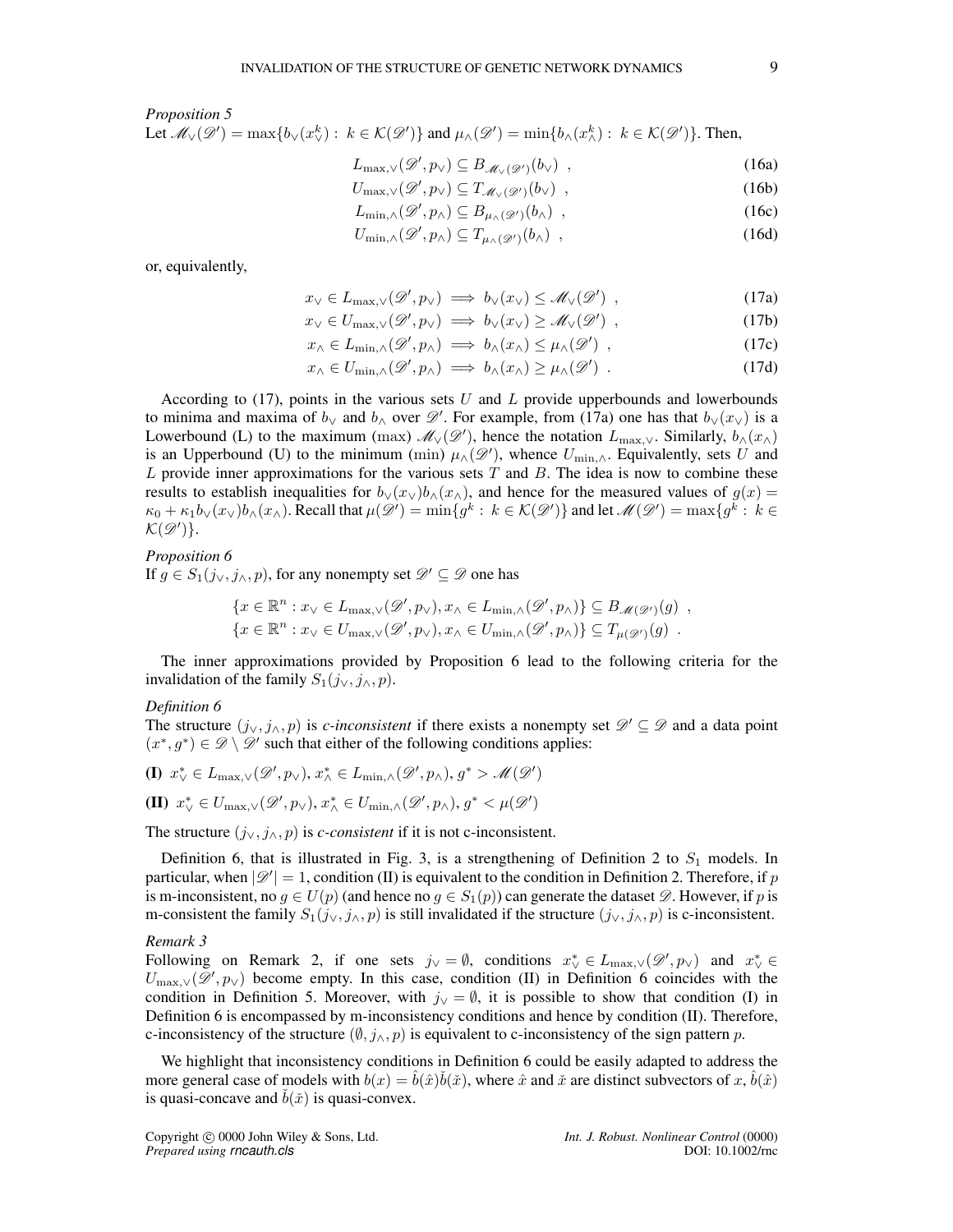

Figure 3. Sets in condition (I) of Definition 6 for  $x \in \mathbb{R}^4$ ,  $\mathscr{D}' = \{(x^1, g^1), (x^2, g^2)\}\$  and  $p_\vee = p_\wedge = (1, 1)$ . Dashed lines indicate the boundaries of level sets of  $b<sub>∨</sub>$  (left) and  $b<sub>∧</sub>$  (right).

#### *3.3. Hierarchical properties of c-inconsistency*

Following on Remark 1, for  $S_0 \cup S_1$  models, it is possible to establish hierarchical relationships among the *model structures* invalidated by the data. To this purpose, we allow for  $j<sub>\vee</sub> = \emptyset$  and introduce a partial order relating nested model structures. The structure  $s' = (j'_{\vee}, j'_{\wedge}, p')$  is a *substructure* of  $s = (j_{\vee}, j_{\wedge}, p)$  (and s is a *superstructure* of s') if p' is a subpattern of p (see Remark 1),  $j'_{\vee} \subseteq j_{\vee}$  and  $j'_{\wedge} \subseteq j_{\wedge}$ .

Using arguments similar to [1] for the m-inconsistency analysis, it is possible to show that the following properties hold:

- if a structure is c-inconsistent, then all its substructures are c-inconsistent;
- if a structure is c-consistent, then all its superstructures are c-consistent.

Such properties have two important consequences. First, they allow one to avoid testing cconsistency of a structure if a substructure (respectively, a superstructure) is already found to be c-consistent (respectively, c-inconsistent). Second, it is possible to provide a compact description of the hierarchy of c-consistent structures by means of its minimal elements (with respect to the substructure partial order). These features are exploited to set up an efficient exploration of all possible structures, as shown in the next section.

#### 4. ALGORITHMS AND IMPLEMENTATION

An efficient method for testing m-inconsistency was proposed in [1]. The procedure is based on Proposition 1 and hierarchical properties of sign patterns (see Remark 1) rather than the geometric approach discussed in Section 2.3. Here we are concerned with the practical use of Definitions 5–6 for testing c-inconsistency of  $S_0 \cup S_1$  models. In the following discussion, in view of Remark 3, we will allow  $j<sub>√</sub>$  to be empty and focus on Definition 6 only.

A direct application of Definition 6 is impractical since conditions (I) and (II) must be checked for all subsets of  $\mathscr{D}$ . In the sequel we show that, without loss of generality, it is possible to check inconsistency of a structure by constructing only two subsets of  $\mathscr{D}$  for each  $(x^*, g^*) \in \mathscr{D}$ .

#### *Proposition 7*

A structure  $(j_0, j_0, p)$  is c-inconsistent if and only if there exists  $(x^*, g^*) \in \mathscr{D}$  such that either of the following conditions apply:

(I')  $x_{\vee}^* \in L_{\max,\vee}(\mathscr{D}_L, p_{\vee})$  where

$$
\mathscr{D}_L = \{(x, g) \in \mathscr{D} \setminus \{(x^*, g^*)\} : g < g^*, \operatorname{diag}(p_\wedge)(x_\wedge - x_\wedge^*) \ge 0\} \tag{18}
$$

Copyright 
copyright 
compute the Wiley & Sons, Ltd.<br> *Int. J. Robust. Nonlinear Control* (0000)<br> *Prepared using rncauth.cls Prepared using rncauth.cls*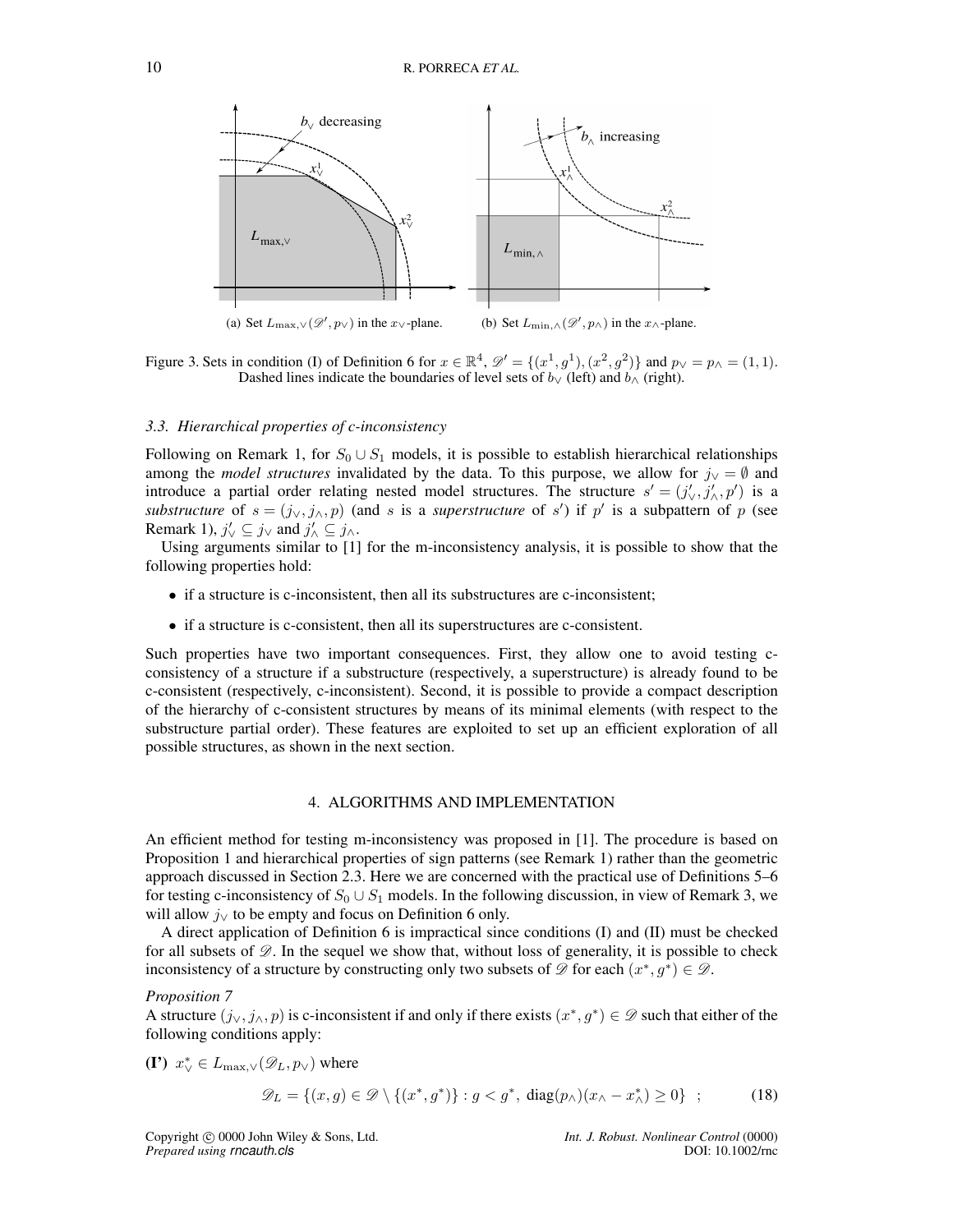Algorithm 1 c-inconsistency test for a structure  $s = (j_{\vee}, j_{\wedge}, p)$ 

1: label s as c-consistent 2: for all  $(x^*, g^*) \in \mathscr{D}$  do 3: compute  $\mathscr{D}_L$  as in (18). If  $x^*_{\vee} \in L_{\max,\vee}(\mathscr{D}_L, p_{\vee})$  label s as c-inconsistent and exit. 4: compute  $\mathscr{D}_U$  as in (19). If  $x^*_{\wedge} \in U_{\min,\wedge}(\mathscr{D}_U, p_{\wedge})$  label s as c-inconsistent and exit. 5: end for

(II')  $x_{\wedge}^* \in U_{\min,\wedge}(\mathscr{D}_U, p_{\wedge})$  where

$$
\mathscr{D}_U = \{(x, g) \in \mathscr{D} \setminus \{(x^*, g^*)\} : g > g^*, \text{ diag}(p_\vee)(x_\vee - x_\vee^*) \le 0\} \quad . \tag{19}
$$

The rightmost inequalities in (18) and (19) are interpreted componentwise.

The complete method for testing c-inconsistency of a given structure is summarized in Algorithm 1. Note that, when  $j_{\vee} = \emptyset$  (respectively,  $j_{\wedge} = \emptyset$ ), condition (I') (respectively, condition (II')) in Proposition 7 is not of interest hence one can ignore line 3 (respectively, line 4) of Algorithm 1.

For the efficient implementation of Algorithm 1, it is crucial to have a computationally efficient method for verifying conditions  $x^*_{\vee} \in L_{\max,\vee}(\mathscr{D}_L, p_{\vee})$  and  $x^*_{\wedge} \in U_{\min,\wedge}(\mathscr{D}_U, p_{\wedge})$ . In particular, we would like to avoid computing convex hulls in (15a) and (15d). Inspired by [12], we propose a solution based on Linear Programs (LPs). It is easy to see that conditions  $(I')$  and  $(II')$  are both instances of the following problem: given points  $z^1, \ldots, z^K, z^* \in \mathbb{R}^d$  and  $p \in \{-1, 1\}^d$ , check if

$$
z^* \in \mathcal{Z} = \text{Conv}\left(\bigcup_{k=1}^K \{z \in \mathbb{R}^d : p_j z_j \ge p_j z_j^k, \ \forall j = 1, \dots, d\}\right) \tag{20}
$$

In an equivalent way, (20) is false if and only if there exists a hyperplane  $h^T z = h_0$ , for some  $h \in \mathbb{R}^d$ and  $h_0 \in \mathbb{R}$ , separating  $z^*$  from the polyhedron Z. It is easily seen that if such a hyperplane exists, then one exists with normal direction aligned with p, i.e. fulfilling  $p_i h_i \geq 0$  for all  $i = 1, \ldots, d$ . Under this condition, one can just seek a hyperplane passing through  $z^*$  and such that  $h^T z^k > h_0$ for all points  $z^k$ . Testing condition (20) then amounts to solve the LP

$$
\max_{\delta \in \mathbb{R}, h \in \mathbb{R}^d} \delta
$$
\n
$$
\text{s.t.} \quad p_i h_i \ge 0, \forall i = 1, \dots, d
$$
\n
$$
h^T (z^k - z^*) - \delta \ge 0, \forall k = 1, \dots, K
$$
\n
$$
\sum_{i=1}^n p_i h_i = 1
$$
\n(21)

and then check if the optimal cost is nonpositive. It is possible to show that (21) is always feasible, with the last constraint ensuring boundedness. By the use of the LP (21), one execution of Algorithm 1 amounts in the worst case to solving  $\mathscr{D}$  LPs in  $|j_{\vee}|+1$  variables and  $\mathscr{D}$  LPs in  $|j_\wedge| + 1$  variables, with one equality constraint and at most  $|j_\vee| + |\mathscr{D}| - 1$  and  $|j_\wedge| + |\mathscr{D}| - 1$ inequality constraints, respectively.

As already mentioned, if the pattern p is m-inconsistent, all structures  $(j_{\vee}, j_{\wedge}, p)$  are also cinconsistent. However, Algorithm 1 requires the solution of LPs, making c-inconsistency tests more computationally demanding than m-inconsistency tests, for which the efficient algorithm in [1] can be applied. Therefore, substantial computational savings can be achieved using the procedure reported in Algorithm 2 for computing the set  $S_{\text{min}}$  of minimal (with respect to the partial order on structures) c-consistent structures, which exploits the m-inconsistency analysis and the hierarchical properties discussed in Section 3.3.

The correctness of Algorithm 2 (i.e. the fact that the output  $S_{\text{min}}$  is indeed the set of all minimal consistent structures) can be proven by the same techniques used in [1] for the computation of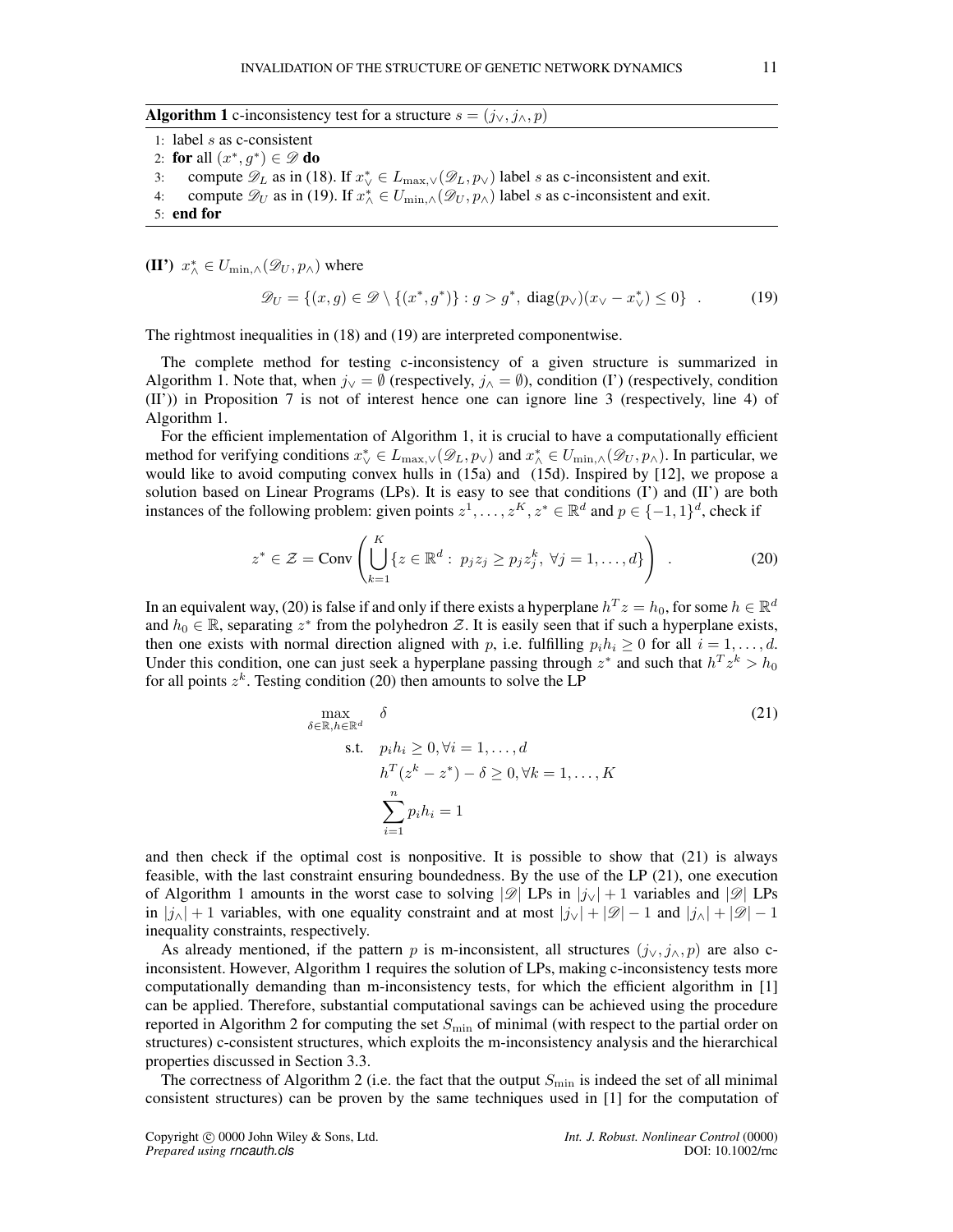Algorithm 2 Computation of the set  $S_{\text{min}}$  of minimal c-consistent structures

|     | 1: initialize $S_{\text{min}} = \emptyset$ ;                                                                     |
|-----|------------------------------------------------------------------------------------------------------------------|
|     | 2. assess m-inconsistency of sign patterns by means of the algorithm in [1];                                     |
|     | 3: for $\ell = 1, \ldots, n$ do                                                                                  |
| 4:  | for all structures $s = (j_{\vee}, j_{\wedge}, p)$ such that p is m-consistent and has $\ell$ nonzero entries do |
| 5:  | <b>if</b> there is no structure $s' \in S_{\text{min}}$ such that s' is a substructure of s <b>then</b>          |
| 6:  | if $s$ is found c-consistent by Algorithm 1 then                                                                 |
|     | 7: $S_{\min} = \{s\} \cup S_{\min};$                                                                             |
| 8:  | end if                                                                                                           |
| 9:  | end if                                                                                                           |
| 10: | end for                                                                                                          |
|     | $11:$ end for                                                                                                    |

minimal consistent sign patterns. In particular,  $\ell$  in line 3 is the number of regulating genes, and hence Algorithm 2 tests c-consistency of simpler structures first. Algorithm 2 was implemented in Matlab 7.10 (R2010a), resorting to the free solver CDD [24] and its Matlab interface CDDmex [25] for solving the LP (21).

#### *4.1. Handling noisy data*

To deal with noisy measurements of  $(x^k, g^k)$  in  $\mathscr{D}$ , we follow a *robust* approach. We assume lower and upper bounds  $l(\cdot)$  and  $u(\cdot)$  to be available for the true values of  $g^k$  and  $x_j^k$ , for all  $k = 1, \ldots, m$ and  $j = 1, \ldots, n$ . This means that every  $x^k$  is surrounded by an uncertainty box. The example in the next section shows that this approach is still viable in the case of Gaussian (unbounded) noise affecting the data. The idea is to robustify all inconsistency conditions by defining worst-case scenarios that take bounded uncertainty into account. For what concerns g, conditions  $g^* < \mu(\mathscr{D}')$ and  $g^*$  >  $\mathcal{M}(\mathcal{D}')$  are replaced by

$$
u(g^*) < \min_{k \in \mathcal{K}(\mathcal{D}')} l(g^k) \quad \text{and} \quad l(g^*) > \max_{k \in \mathcal{K}(\mathcal{D}')} u(g^k) \tag{22}
$$

respectively. Conditions on points x all involve sets computed as combinations (union, intersection, convex hull) of cones. In this case we consider worst-case inner approximations of such sets obtained by replacing  $\square^{\geq}(z,p)$ ,  $\square^{\leq}(z,p)$  with

$$
\widetilde{\Box}^{\geq}(z,p) = \{ z' \in \mathbb{R}^d : z'_j \geq u(z_j), \ \forall j \text{ such that } p_j = 1,
$$
\n(23a)

$$
z'_{j} \le l(z_{j}), \ \forall j \text{ such that } p_{j} = -1 \} ,
$$
  

$$
\widetilde{\Box}^{\le}(z, p) = \widetilde{\Box}^{\ge}(z, -p) = \{ z' \in \mathbb{R}^{d} : z'_{j} \le l(z_{j}), \ \forall j \text{ such that } p_{j} = 1, \}
$$
  

$$
z'_{j} \ge u(z_{j}), \ \forall j \text{ such that } p_{j} = -1 \} .
$$
  
(23b)

respectively. Moreover, the uncertainty of the test point  $x^*$  is also taken into account by considering the point  $\tilde{x}^*$  instead, with

$$
\tilde{x}_j^* = \begin{cases}\n l(x_j^*), & j \text{ such that } p_j = 1, \\
 u(x_j^*), & j \text{ such that } p_j = -1,\n\end{cases}
$$
\n(24a)

or

$$
\tilde{x}_j^* = \begin{cases} u(x_j^*), & j \text{ such that } p_j = 1, \\ l(x_j^*), & j \text{ such that } p_j = -1, \end{cases}
$$
\n(24b)

Copyright 
copyright 
copyright 
copyright

c 
0000 John Wiley & Sons, Ltd. *Int. J. Robust. Nonlinear Control* (0000)
<br> *Int. J. Robust. Nonlinear Control* (0000)
<br>
DOI: 10.1002/rnc *Prepared using rncauth.cls*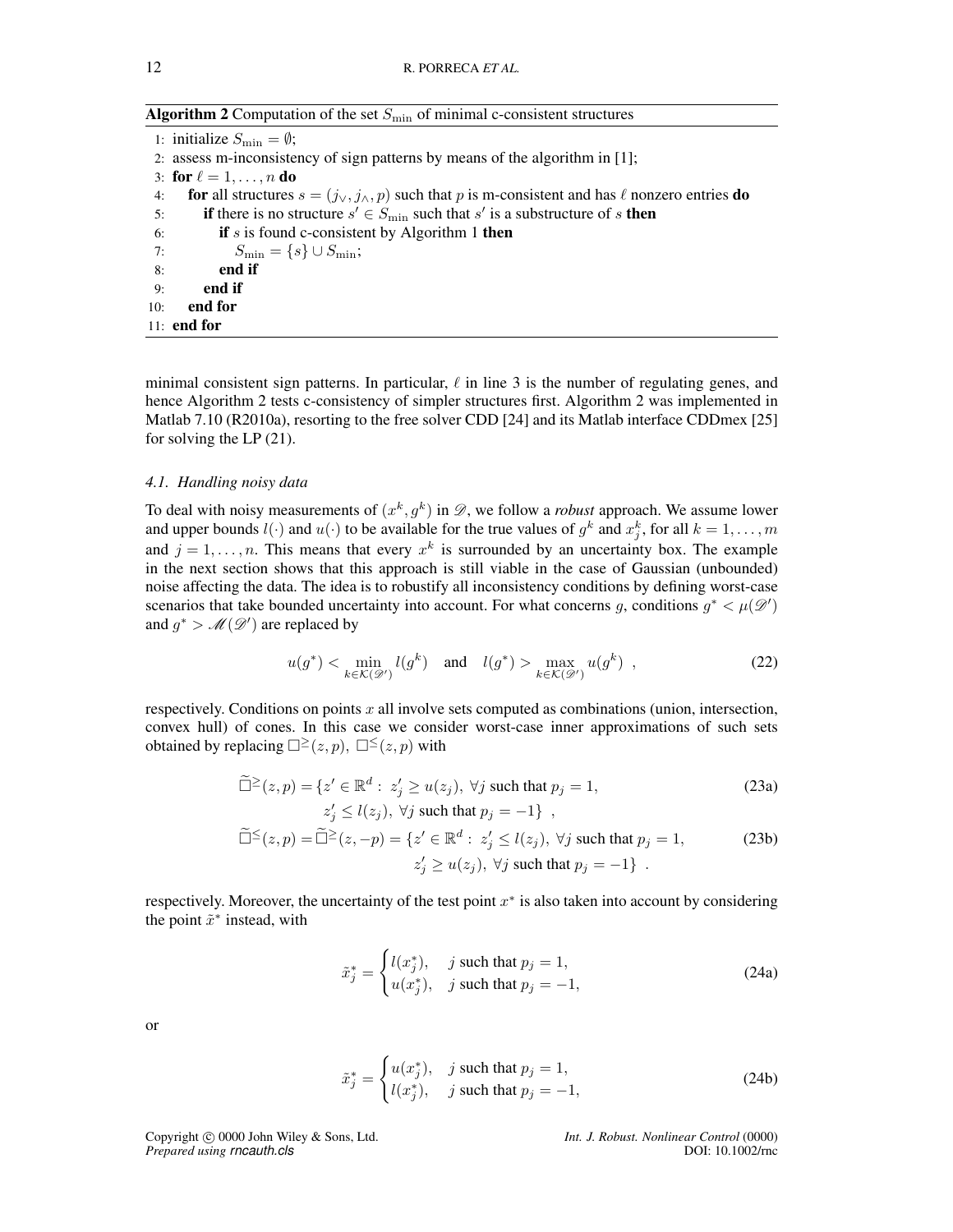

Figure 4. Uncertainty boxes (dashed), set  $\tilde{L}_{\text{max},\vee}(\mathscr{D}',p_{\vee})$  in (25) and robustified test point  $\tilde{x}_{\vee}^*$  for  $\mathscr{D}' =$  ${x^1, x^2}$  and  $p$ <sub>∨</sub> = (1, 1).

for conditions involving  $\square^{\ge}$  or  $\square^{\le}$  cones, respectively. As an example, condition  $x^*_{\vee} \in$  $L_{\text{max},\vee}(\mathscr{D}',p_{\vee})$  for  $p_{\vee} = (1,1)$  is replaced by testing if  $\tilde{x}_{\vee}^* = (u(x_{j_1}^*), u(x_{j_2}^*))$  belongs to the set

$$
\tilde{L}_{\max,\vee}(\mathscr{D}',p_{\vee}) = \text{Conv}\bigg(\bigcup_{k \in \mathcal{K}(\mathscr{D}')} \widetilde{\Box}^{\leq}(x_{\vee}^k, p_{\vee})\bigg) ,\qquad (25)
$$

as represented in Fig. 4, to be compared to Fig. 3(a).

We highlight that, for conditions involving convex hulls, this approach is equivalent to replacing the LP (21) with

$$
\begin{aligned}\n\max_{\delta \in \mathbb{R}, h, z^1, \dots, z^K, z^* \in \mathbb{R}^d} & \delta \\
\text{s.t.} & p_i h_i \ge 0, \forall i = 1, \dots, d \\
& h^T (z^k - z^*) - \delta \ge 0, \forall k = 1, \dots, K \\
& \sum_{i=1}^n p_i h_i = 1 \\
& l(z^*) \le z^* \le u(z^*) \\
& l(z^k) \le z^k \le u(z^k), \forall k = 1, \dots, K\n\end{aligned}
$$

Roughly speaking, larger uncertainties, that correspond to higher  $u(x_j^k) - l(x_j^k)$  and  $u(g^k)$  –  $l(g^k)$ , result in a lower chance that a structure is declared c-inconsistent. In particular, (23)–(24) shrink sets  $L$  and  $U$  in (15) and shift the test point  $x^*$ , resulting in a smaller number of test points that can be used for falsifying a structure.

#### 5. EXAMPLES AND DISCUSSION OF THE RESULTS

In order to assess the falsification capability provided by quasi-convexity properties, we considered the same artificial network introduced in [1] for evaluating the performance of the m-inconsistency analysis. The network, represented in Fig. 5, comprises 6 genes and several interactions. In particular, genes 1–3 represent the core oscillating part of the system and correspond to the repressilator network developed and synthesized in *Escherichia coli* [26]. The remaining three genes are those of interest in our study and are regulated by the three core genes according to different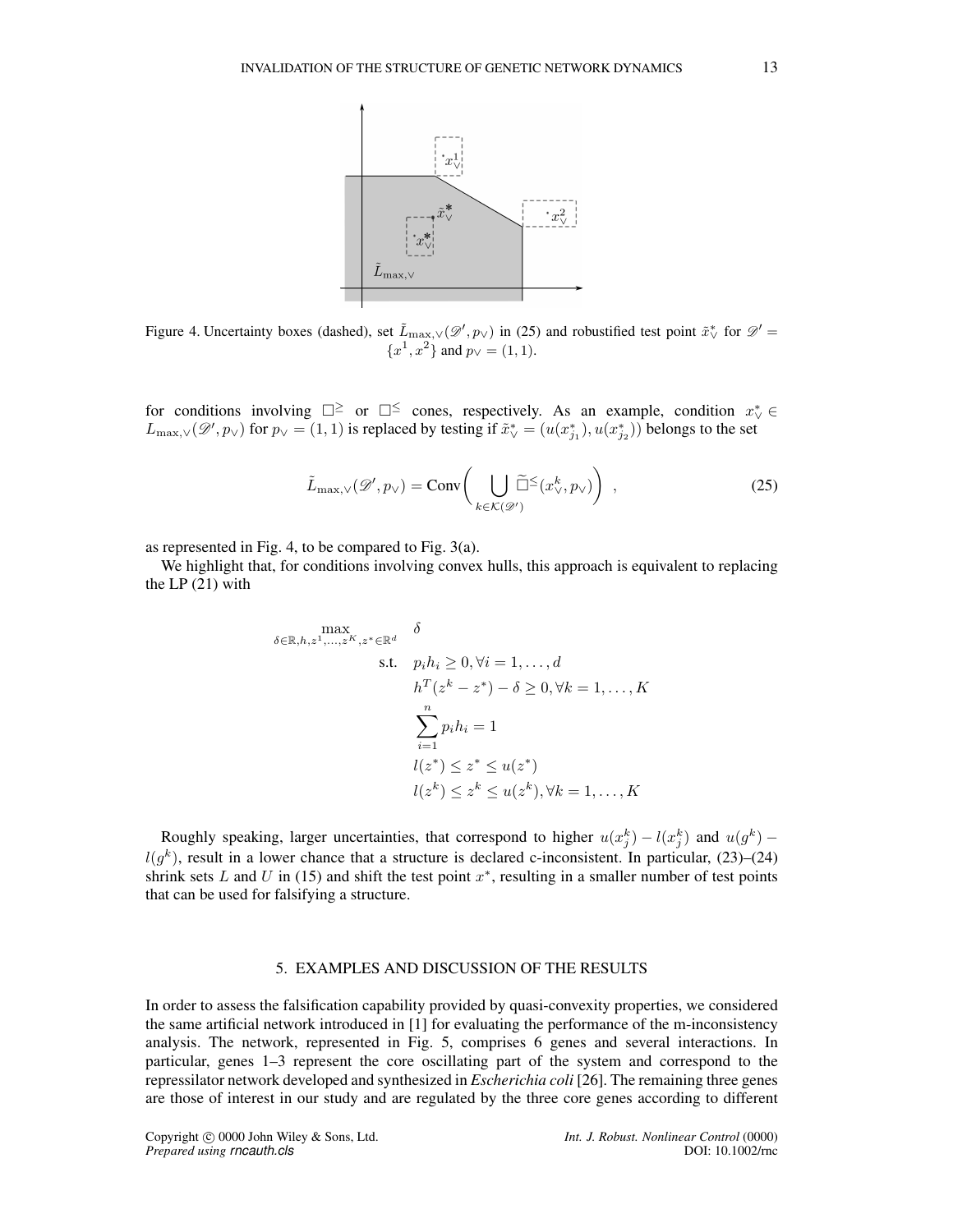

Figure 5. Artificial regulatory network: repressilator loop (genes 1–3) plus controlled genes 4–6.

logical rules. The dynamics of this part of the network is modeled by

$$
\dot{x}_4 = \kappa_{0,4} + \kappa_{1,4}\sigma^-(x_1)\sigma^+(x_2) - \gamma_4 x_4 \tag{26a}
$$

$$
\dot{x}_5 = \kappa_{0,5} + \kappa_{1,5} [1 - \sigma^+(x_2) \sigma^-(x_3)] - \gamma_5 x_5 , \qquad (26b)
$$

$$
\dot{x}_6 = \kappa_{0,6} + \kappa_{1,6} [1 - \sigma^+(x_2) \sigma^+(x_3)] \sigma^+(x_1) - \gamma_6 x_6 \ . \tag{26c}
$$

where  $x_i$ ,  $i = 1, \ldots, 6$ , denotes the concentration of the *i*th gene product and  $\sigma^{\pm}(\cdot)$  are Hill functions. We defer the reader to the supplementary material of [1] for the details about the complete model and the parameter values. It is easy to recognize regulation functions in both  $S_0$  (gene 4) and  $S_1$  (genes 5 and 6).

We have tested the performance of both the m-inconsistency analysis introduced in [1] and its combined use with c-inconsistency analysis developed in this work on the following datasets. The model was simulated for 15 time units<sup>§</sup>, i.e. until 3 full oscillations were completed. To evaluate the sensitivity of our approach to the amount of data, we produced three datasets comprising  $m = 45, 23$  and 12 equally spaced data points. In order to assess the impact of measurement errors, noisy synthesis rate and concentration data  $\tilde{g}^k$  and  $\tilde{x}^k$  were obtained by corrupting  $g^k$  and  $x^k$  with multiplicative noise, i.e., for  $i = 1, \ldots, n$ ,

$$
\tilde{x}_i^k = x_i^k (1 + s_e e_i^k) \tag{27}
$$

$$
\tilde{g}_i^k = g_i^k (1 + s_\epsilon \epsilon_i^k) \tag{28}
$$

with  $e_i^k$  and  $\epsilon_i^k$  mutually uncorrelated Gaussian random variables with zero mean and unit variance [1]. The scaling factors  $s_e$ ,  $s_e$  were chosen in the set  $\{0.03, 0.05, 0.07\}$ . Recalling that, approximately, noise samples  $s_e e_i^k$  fall within  $\pm 3s_e$  with 0.99 probability (and similarly for  $s_e \epsilon_i^k$ ), we considered noise contributions ranging from the 9% to the 21% of the noiseless data values. In order to establish lower and upper bounds to the data, as assumed in Section 4.1, we used 95% confidence intervals resulting in

$$
l(\tilde{x}_i^k) = \tilde{x}_i^k (1 - 2s_e) , \qquad \qquad u(\tilde{x}_i^k) = \tilde{x}_i^k (1 + 2s_e) , \qquad (29)
$$

$$
l(\tilde{g}_i^k) = \tilde{g}_i^k (1 - 2s_\epsilon) , \qquad u(\tilde{g}_i^k) = \tilde{g}_i^k (1 + 2s_\epsilon) . \tag{30}
$$

Since this gene network model involves Hill functions, the log-transformation (7) was applied to the data prior to the execution of Algorithm 1.

We are interested in comparing the falsification performance of the c-consistency analysis to the case when only m-inconsistency is used, i.e. when only the method of [1] is applied. To this purpose, let  $N_{\text{c-inc}}$  be the number of c-inconsistent structures and  $N_{\text{m-inc}}$  the number of minconsistent structures. The performance index  $I_{\%} \geq 0$  is defined as

$$
I_{\%} = \frac{N_{\text{c-inc}} - N_{\text{m-inc}}}{N_{\text{m-inc}}} \cdot 100 \tag{31}
$$

<sup>§</sup>The definition of the time unit is unimportant in our study.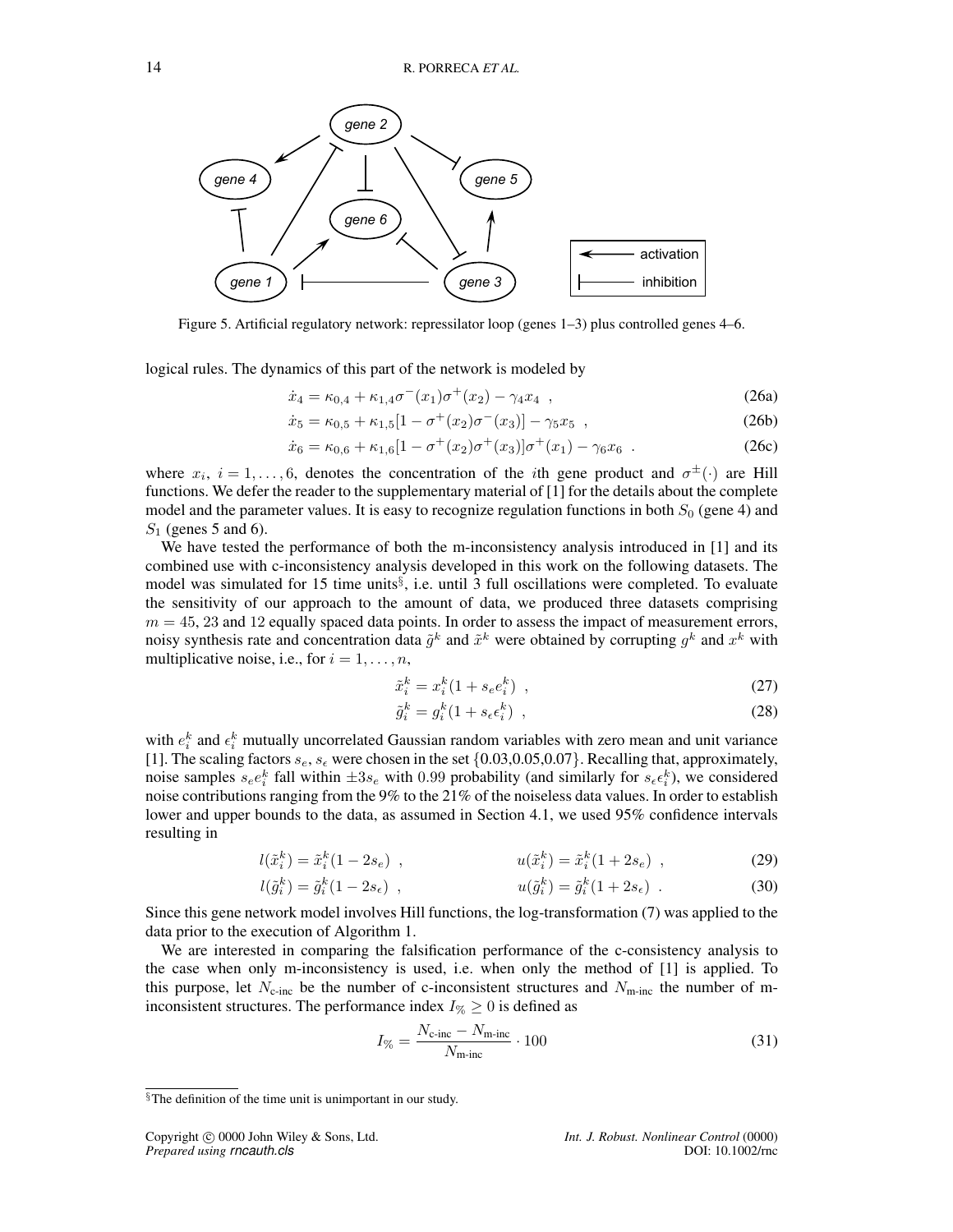| $\,m$ | gene | $s_e,s_\epsilon$<br>0.03                   | $s_e, s_\epsilon$<br>$0.05\,$              | $s_e, s_\epsilon$<br>0.07         |
|-------|------|--------------------------------------------|--------------------------------------------|-----------------------------------|
|       | 4    | $S_{\%}$ =47.60<br>$I_{\%} = 5.07$         | $S_{\%}$ =42.30<br>$I_{\%}$ = 5.35         | $S_{\%}=37.06$<br>$I_{\%} = 6.47$ |
| 45 —  | 5    | $S_{\%}$ =41.46<br>$I_{\%}$ = 6.65         | $S_{\%}=31.23$<br>$I_{\%}$ = 8.54          | $S_{\%}=23.84$<br>$I_{\%}=12.08$  |
|       | 6    | $S_{\%}$ =40.19<br>$I_{\%}$ = 6.01         | $S_{\%}{=}36.36$<br>$I_{\%}$ = 8.30        | $S_{\%}=31.25$<br>$I_{\%}$ =10.53 |
|       | 4    | $S_{\%}$ =45.00<br>$I_{\%}$ = 7.92         | $S_{\%}$ =38.57<br>$I_{\%}$ = 8.73         | $S_{\%}=32.86$<br>$I_{\%}$ = 9.28 |
| 23    | 5    | $S_{\%}=34.81$<br>$I_{\%}$ = 8.65          | $S_{\%}=26.39$<br>$I_{\%}$ =12.13          | $S_{\%}=19.03$<br>$I_{\%}$ =13.03 |
|       | 6    | $S_{\%}\texttt{=}37.66$<br>$I_{\%}$ =10.09 | $S_{\%}\texttt{=}32.86$<br>$I_{\%}$ =12.97 | $S_{\%}=27.29$<br>$I_{\%}$ =14.18 |
|       | 4    | $S_{\%}$ =41.78<br>$I_{\%} = 9.63$         | $S_{\%}=33.37$<br>$I_{\%}=10.84$           | $S_{\%}=25.28$<br>$I_{\%}$ =10.99 |
| 12 -  | 5    | $S_{\%}=29.44$<br>$I_{\%}$ =11.54          | $S_{\%}\text{=}22.37$<br>$I_{\%}$ =12.76   | $S_{\%}=16.62$<br>$I_{\%}$ =12.19 |
|       | 6    | $S_{\%}$ =32.82<br>$I_{\%}$ =10.88         | $S_{\%}=27.88$<br>$I_{\%}$ =12.87          | $S_{\%}=23.44$<br>$I_{\%}$ =12.45 |

Table I. Performance results on the example network.

and the larger the I<sub>%</sub>, the larger the percentage of  $S_0 \cup S_1$  models invalidated by c-inconsistency but not by m-inconsistency that is, the larger the increase in performance with respect to the method in [1]. In order to quantify the fraction of all structures that are falsified, we also introduce the selectivity index

$$
S_{\%} = \frac{N_{\text{c-inc}}}{|S_0 \cup S_1|} \cdot 100 \tag{32}
$$

where the total number of structures is  $|S_0 \cup S_1| = 5588$  for the considered network. The larger  $S_{\%}$  the larger the portion of  $S_0 \cup S_1$  structures invalidated by c-inconsistency. Average values of the performance indices are reported in Table I for varying values of dataset size  $m$  and noise scaling factors  $s_e, s_e$ . They were obtained from 100 Monte Carlo experiments, each characterized by different noise realizations.

The true structure was never declared inconsistent, showing the robustness of the falsification procedure. This suggests that, despite the fact that bounds  $l(\cdot), u(\cdot)$  do not take into account 5% of variability, the falsification conditions are rather robust for the dataset considered in our study. Concerning the selectivity index  $S_{\%}$ , one can notice a degradation of performance when either the noise level increases or the size of the dataset decreases. In both cases, this is due to the fact that less datapoints can be used for model falsification. While obvious for smaller datasets, with the increase of noise this behavior is explained as follows. Refer for instance to Fig. 4. Model invalidation relies on checking whether  $\tilde{x}^*_{\vee}$  belongs to set  $\tilde{L}_{\max,\vee}$ . For larger values of noise, bounds are increased so that  $x^*_{\vee}$  is robustly classified (with high probability) inside or outside  $L_{\text{max},\vee}$  based on the noisy observations. This conservatism, which ensures that the true model is not invalidated (with high probability), comes at a price: less datapoints are appropriate for invalidation, whence the decrease of  $S_{\%}$ . The variability of  $S_{\%}$  among the three genes also suggests that the considered datasets do not equally support structure falsification for different genes. The analysis of index  $I_{\%}$  highlights an interesting behavior. Excluding the least favorable condition  $s_e = s_f = 0.07$  and  $m = 12$ , the contribution of the c-inconsistency analysis increases when datasets become smaller and noisier. A more detailed analysis of the results reveals that the improvement is most significant (up to 40%) for candidate models with largest number of regulating genes. This means that c-inconsistency can play a key role when structures of high complexity need to be falsified on the basis of few noisy data.

Copyright 
copyright 
copyright 
c 0000 John Wiley & Sons, Ltd.<br> *Prepared using rncauth.cls*computed Unit. J. Robust. Nonlinear Control (0000)<br>
Prepared using rncauth.cls *Prepared using rncauth.cls*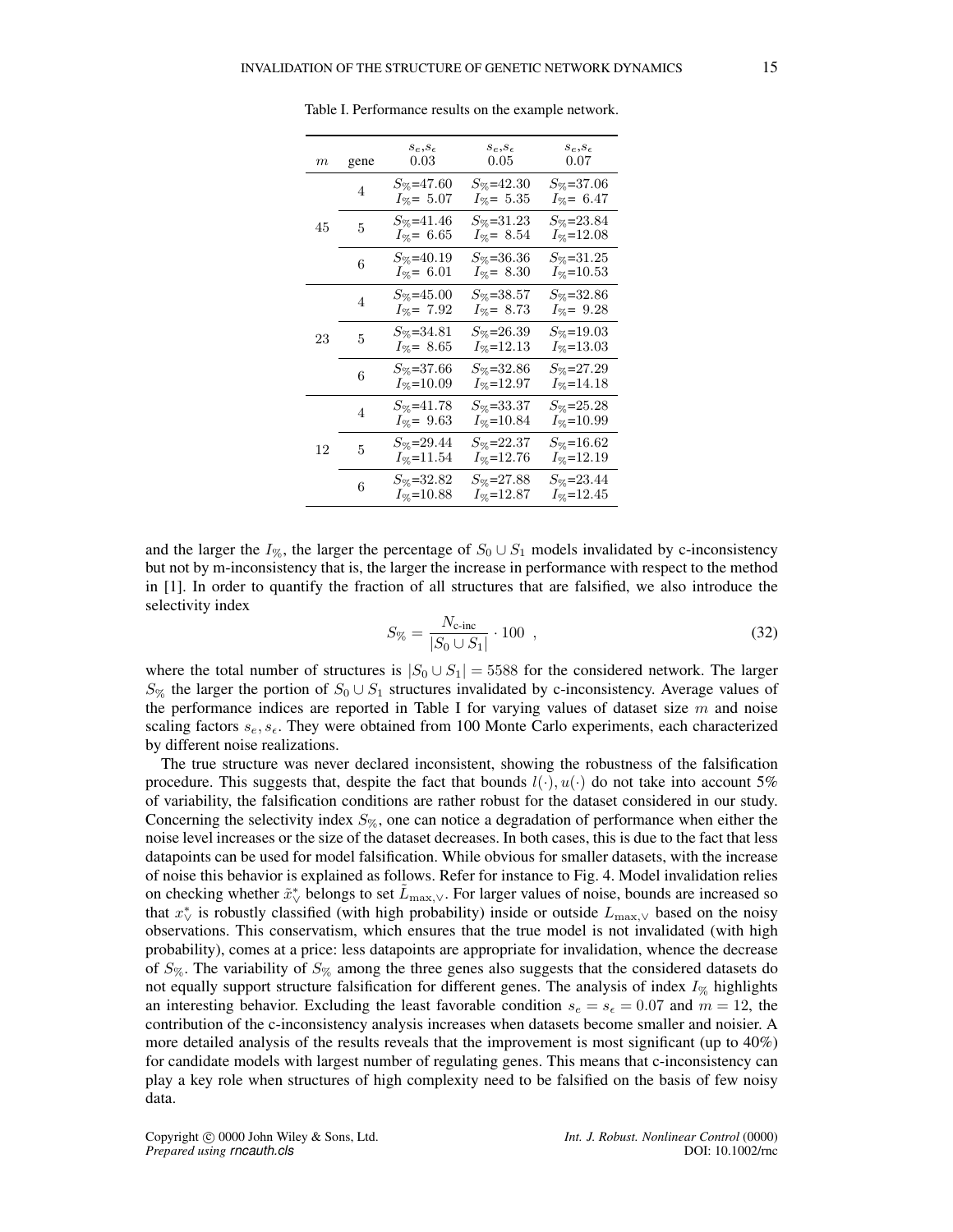#### 16 R. PORRECA *ET AL.*

#### 6. CONCLUSIONS

In this paper, we introduced and analyzed geometrical properties of a relevant class of gene network models. Under the assumption that measurements of gene product concentrations and synthesis rates are available, we exploited monotonicity and convexity-like properties to invalidate families of models that are inconsistent with the data. The proposed falsification techniques represent an extension of the approach presented in [1], where the concept of sign pattern was introduced to capture the monotone character of unate regulation functions. We highlight that the approach proposed in this work can be extended to deal with any regulation function in the form of a product of a quasi-concave and a quasi-convex function. Since this extension would allow for many more alternative model structures, an increase in the overall complexity of the falsification strategy is expected.

The performance of the method was evaluated by means of Monte Carlo simulation using an oscillating synthetic network model. The results demonstrate a substantial improvement with respect to the approach in [1], especially when a small, noisy dataset is used.

Future directions of this research include the application of the proposed method to real experimental data to confirm the results obtained *in silico*. On the theoretical side, we anticipate a detailed study of other model classes that can benefit from our invalidation methods as well as the development of criteria for the invalidation of more general subclasses of unate models.

#### ACKNOWLEDGEMENT

This work was partially supported by the European Commission under the Network of Excellence HYCON2, contract number FP7-ICT-257462, and by the SystemsX.ch research consortium under the project YeastX.

#### **REFERENCES**

- 1. Porreca R, Cinquemani E, Lygeros J, Ferrari-Trecate G. Identification of genetic network dynamics with unate structure. *Bioinformatics* 2010; 26(9):1239–1245.
- 2. Grefenstette J, Kim S, Kauffman S. An analysis of the class of gene regulatory functions implied by a biochemical model. *BioSystems* 2006; 84(2):81–90.
- 3. Julius A, Belta C. Genetic regulatory network identification using monotone functions decomposition. *Proceedings of the 18th IFAC World Congress*, Milano, Italy, 2011; 11 785–11 790.
- 4. Bansal M, Belcastro V, Ambesi-Impiombato A, di Bernardo D. How to infer gene networks from expression profiles. *Molecular Systems Biology* 2007; 3:78.
- 5. Cantone I, Marucci L, Iorio F, Ricci MA, Belcastro V, Bansal M, Santini S, di Bernardo M, di Bernardo D, Cosma MP. A yeast synthetic network for in vivo assessment of reverse-engineering and modeling approaches. *Cell* 2009; 137(1):172–181.
- 6. Anderson J, Papachristodoulou A. On validation and invalidation of biological models. *BMC Bioinformatics* 2009; 10:132.
- 7. Julius A, Zavlanos M, Boyd S, Pappas G. Genetic network identification using convex programming. *IET Systems Biology* 2009; 3(3):155–166.
- 8. August E, Papachristodoulou A. Efficient, sparse biological network determination. *BMC Systems Biology* 2009; 3:25.
- 9. Zavlanos M, Julius A, Boyd S, Pappas G. Inferring stable genetic networks from steady-state data. *Automatica* 2011; 47(6):1113–1122.
- 10. Nikolajewa S, Friedel M, Wilhelm T. Boolean networks with biologically relevant rules show ordered behavior. *BioSystems* 2007; 90(1):40–47.
- 11. Harris S, Sawhill B, Wuensche A, Kauffman S. A model of transcriptional regulatory networks based on biases in the observed regulation rules. *Complexity* 2002; 7(4):23–40.
- 12. Hanoch G, Rothschild M. Testing the assumptions of production theory: A nonparametric approach. *Journal of Political Economy* 1972; 80(2):256–275.
- 13. Porreca R, Cinquemani E, Lygeros J, Ferrari-Trecate G. Invalidation of the structure of genetic network dynamics: A geometric approach. *Technical Report AUT11-11*, ETH Zürich, Switzerland 2011. URL http://control.ee.ethz.ch/.
- 14. Aracena J. Maximum number of fixed points in regulatory boolean networks. *Bulletin of Mathematical Biology* 2008; 70(5):1398–1409.
- 15. Kauffman S, Peterson C, Samuelsson B, Troein C. Genetic networks with canalyzing boolean rules are always stable. *Proceedings of the National Academy of Sciences* 2004; 101(49):17 102–17 107.